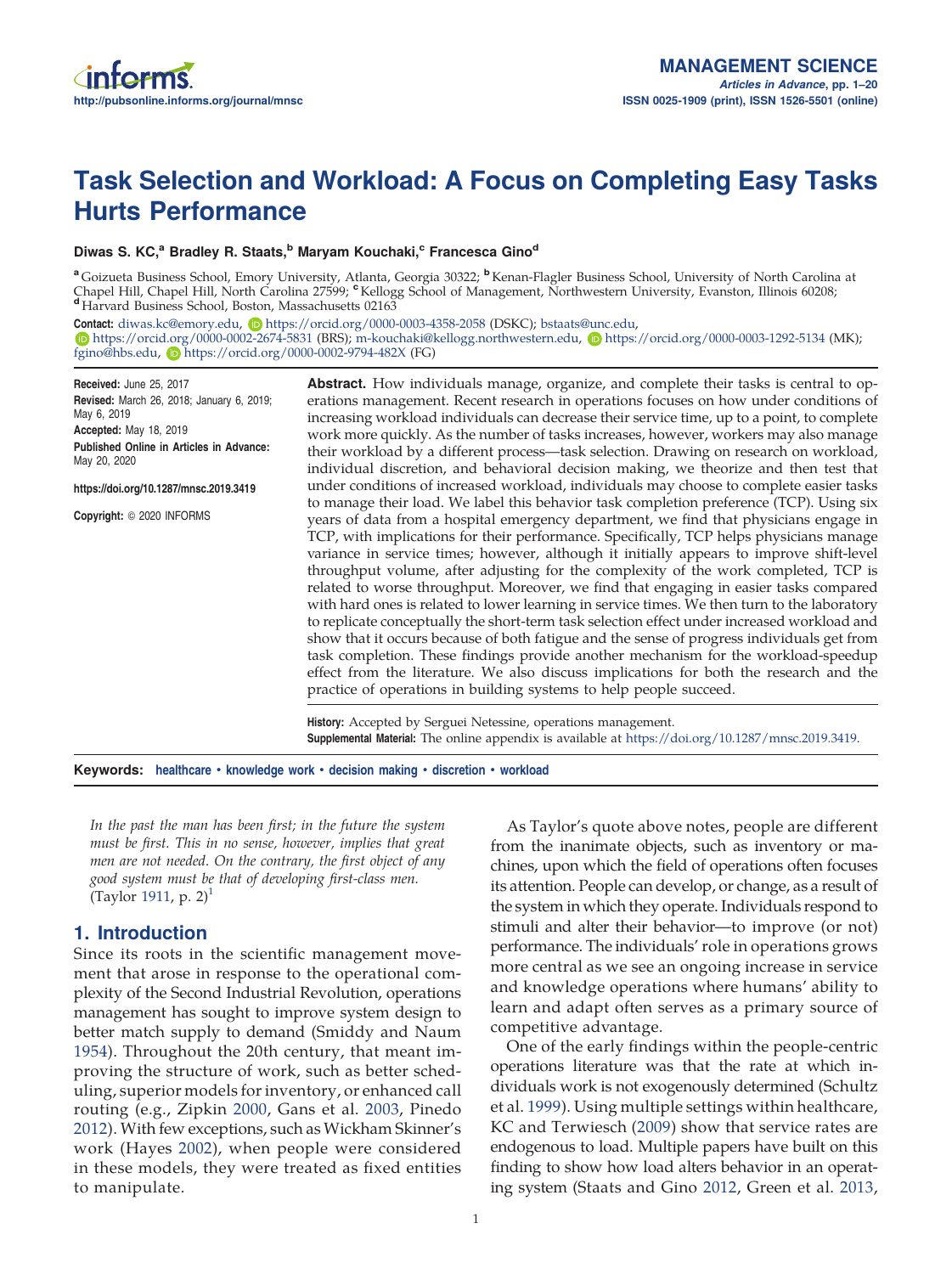Tan and Netessine 2014, Kim et al. 2015, Kuntz et al. 2015, Berry Jaeker and Tucker 2017). A key assumption in this work is that as individuals experience more load, they choose to work faster in the short term, although this speeding up may negatively impact longterm performance.

In this paper we offer a different explanation as to why performance may improve as workload increases: task selection. Recent work in people-centric operations has highlighted that individual discretion—a person's decision about how to alter her work—may have important operational consequences (van Donselaar et al. 2010, Campbell and Frei 2011, Kim et al. 2015, Phillips et al. 2015, Freeman et al. 2017). In this paper we build on this work considering discretion, to examine whether individuals alter their task selection when workload increases. We propose that people show a task completion preference (TCP) by choosing easier tasks (tasks that can be completed in a shorter amount of time and require less cognitive effort) over difficult ones under states of higher workload compared with states of lower workload. We consider whether this affects both short- and longterm productivity.

To examine our research questions, we rely on data both from the field and from the laboratory. With respect to the former, we investigate an important setting, emergency medicine. We analyze six years of data—more than 230,000 patient encounters—from a major metropolitan hospital. With detailed data, we are able to reconstruct the load of the system, as well as the available patients for pickup, at time of pickup. Thus, as econometricians we see the same information that the doctor saw when she made her patient pickup decision. We then analyze both the short-term and the longer-term impact on operational productivity.

To further study the individual decision-making process, we turn to controlled experiments. Coupling the laboratory with field data permits us to conceptually replicate a key finding and understand the mechanism by which it occurs. People-centric operations studies are increasingly combining these approaches (e.g., Buell et al. 2017, Staats et al. 2018).

In both the laboratory and the field, we find that, on average, people show a task completion preference as load increases. In other words, we find that when the level of workload increases, workers systematically select easier tasks over difficult tasks, exhibiting TCP. This is meaningful because we know that how individuals manage and process their workload has major implications for the performance of workers in the modern workplace. Using the laboratory, we examine the mechanisms by which task completion impacts performance. We find that stress does not mediate the relationship; however, both fatigue and a sense of progress do. In other words, workers may take on simpler tasks when they get tired (an effect our field data support). In addition, under load, it makes workers feel good to complete the tasks, even if the tasks are easy.

However, we find that the strategy of selecting easier tasks may be misleading. In the immediate short term, a single shift, picking easier tasks is associated with a higher throughput volume (total patients seen during the shift); easier tasks are completed quicker than more difficult tasks. Moreover, TCP appears to offer temporary relief during high-workload periods, reducing overall task completion time variation. By picking up easier cases when workload increases, a TCP strategy prevents the overall task completion times from significantly increasing during periods of high workload.

Despite these benefits, further analysis suggests that TCP's impact on performance is more complex. First, TCP may not actually improve shift-level throughput volume. When we move from counting patients processed to a complexity-adjusted measure (relative value units, or RVUs; see Section 3.4 for more details), we find that TCP leads to lower shift-level RVUs. Moreover, when we examine performance over time, we find that greater cumulative volume in hard cases is related to decreased service times and higher RVUs per patient (i.e., learning). Thus, by following a TCP performance strategy, one's long-term productivity may be compromised.

Overall, our study is the first to make several unique contributions to the literature. First, we provide evidence of task completion preference in task selection. In so doing, we provide a new potential explanation for why increased workload might appear to improve immediate performance—people select easier, quicker tasks. Second, we find that this strategy does help manage variation in service times during a shift. Third, we show that if one just considers the number of tasks completed, then TCP improves the throughput volume within a shift. However, when we adjust throughput volume for complexity, and so instead consider a more appropriate measure that captures the actual work being done, we find that selecting easier tasks is related to worse throughput volume performance. Although workers may think they are improving system performance, seeing as easier tasks are completed quicker than more difficult tasks, this is not the case when one accounts for the underlying work completed. Fourth, we find that learning is compromised when individuals pursue a TCP strategy. We show that completing more difficult tasks is related to learning improvement (in service time reductions and RVU increases) compared with completing simpler tasks. Finally, as a part of these models, we show the mechanisms through which completion benefits performance—fatigue and the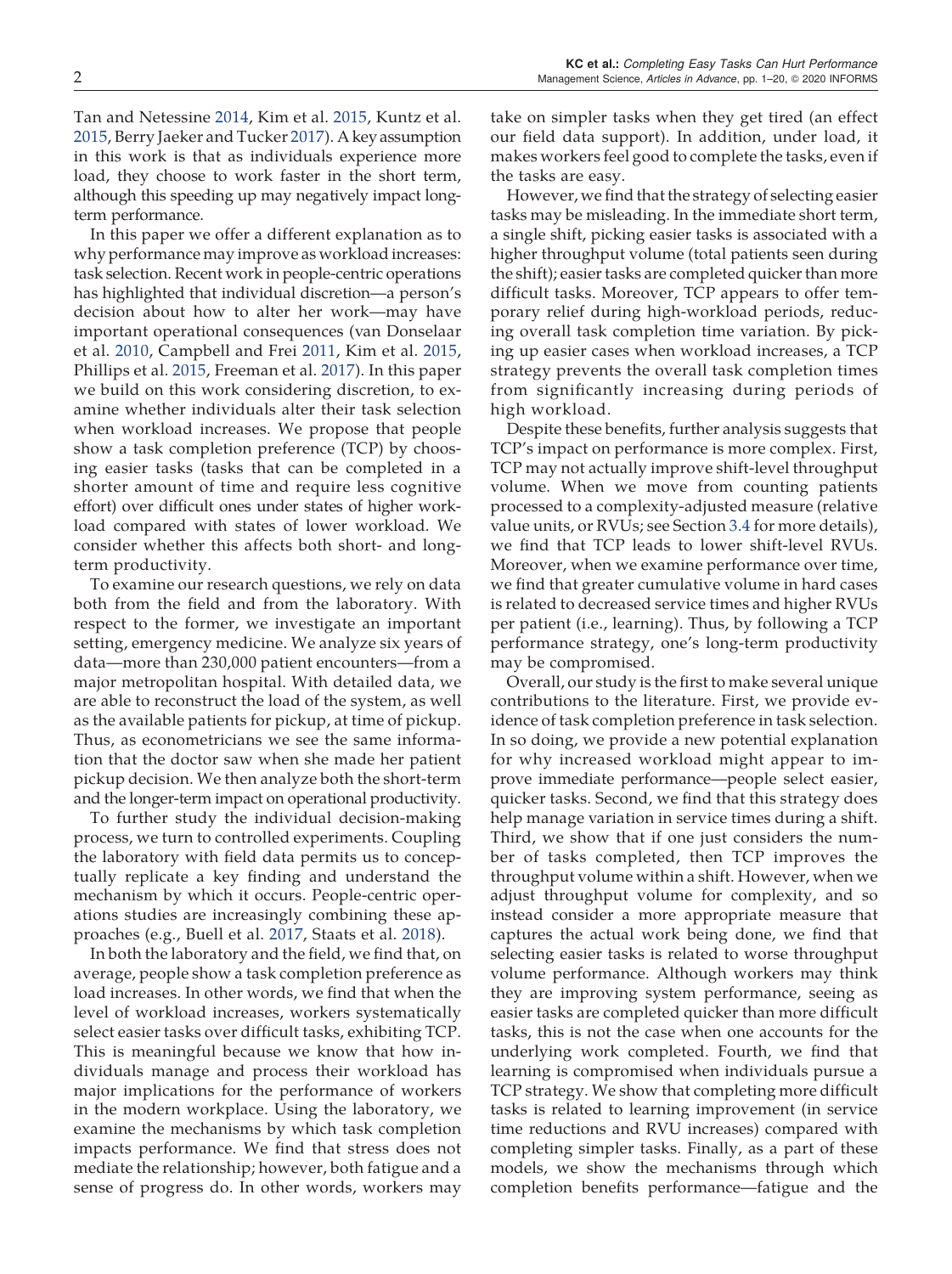positive feelings that accrue as work is finished. These contributions have important implications for the design and organization of work and for managing and evaluating worker productivity more broadly.

#### 2. Hypothesis Development

#### 2.1. Literature Review

In this paper we bring together three streams of work. The first is the operations literature on capacity sizing and server scheduling (e.g., Crabill 1972, Stidham and Weber 1989, Pinedo 2012). This literature covers a wide variety of different problems, including allocating capacity (Green et al. 2006), sequencing work (Gerchak et al. 1996), and scheduling service appointments (Bassamboo and Randhawa 2016). KC and Terwiesch (2009) contribute to this literature by identifying that individual service rates that were often treated as fixed and exogenous were, in fact, endogenous and varying to load. In addition, KC and Terwiesch (2009) also show that although service rates initially increase with higher levels of load, they then can decrease when this load is maintained for a long period of time.

The field has built significantly on this paper. For example, Tan and Netessine (2014), drawing on the speed-quality trade-off literature (Hopp et al. 2007, Debo et al. 2008, Anand et al. 2011), hypothesize that as workload increases, individuals alter not only the speed of the service that they offer but also the quality of the service. Using a sample of restaurant servers, the authors find an inverted U-shaped relationship between workload and meal duration as servers adjust service quality to maximize overall revenue. Kuntz et al. (2015) add to the literature by focusing on quality as an outcome. Using hospital data, they find that when workload exceeds a tipping point (92.5% in their data) then inhospital mortality increases. Also, examining hospital data, Berry Jaeker and Tucker (2017) find that past a certain level of system congestion, patient length of stay increases as the patients left in the system have high demands. Other papers have considered the role of workload, for example, in intensive care admissions' decision (Kim et al. 2015) and emergency department service times (Batt and Terwiesch 2017). We contribute to this literature as we are to our knowledge the first to consider, directly, the role of individual task selection in the workload-speedup effect.

Second, our work builds on literature that studies worker discretion in operating systems. Much of the traditional scheduling and routing literature has taken for granted that once a schedule is set, then it is executed. This is perhaps true for machines but rather less so for humans who have task discretion—the ability to select their next task. Discretion has been examined from several perspectives in operations, including the routing decision (Shumsky and Pinker 2003, Saghafian et al. 2014, Freeman et al. 2017), capacity allocation (Kim et al. 2015), the trade–off between speed and quality (Hopp et al. 2007, Anand et al. 2011, Powell et al. 2012), whether to work in a dedicated versus a pooled queue (Song et al. 2015), and the determination of processing times with different inventory levels (Schultz et al. 1998, 1999).

The literature has found that worker's discretion whether in the examples in the prior sentence or the workload examples in the previous paragraph—has an impact on operational outcomes. For example, Ibanez et al. (2018) find that radiologists reorganize their work queue, often to choose the shortest task in their queue or to select a task that is similar to the previously completed task, but that in so doing, performance worsens. We contribute to this research by further unpacking the role of discretion in operating systems. Our work is most similar to Ibanez et al. (2018), but whereas they look at how individuals sequence tasks given a preassigned workload, we consider how different workload conditions lead individuals to self-select tasks from a larger set of available tasks, thereby varying the overall work that gets completed. In addition, we consider not only the short-term effects of the choice but also the longterm effects.

Finally, we build on work that examines how individuals deviate from rational agent decision models. Both Bendoly et al. (2006) and Gino and Pisano (2008) provide literature reviews. Suboptimal decision making has been shown in many areas such as forecasting (Kremer et al. 2011), contracting (Davis et al. 2014), and inventory management (Schweitzer and Cachon 2000). Most related to our work is Amar et al. (2011), who show that individuals pay back smaller, lowerinterest debts, rather than portions of larger, higherinterest debts, to "complete" the smaller debts. We contribute to this work by suggesting that individuals discount task complexity and focus on task completion under increased workload. We study operational tasks and so both identify the task completion preference and explore mechanisms that may drive the effect. We now motivate our hypotheses.

#### 2.2. Task Selection and Physician Workload

Our first research question asks whether people are more likely to alter their task selection, selecting easier tasks, when they encounter high levels of workload rather than low. Prior to answering this, we make two important points. First, we consider what type of task someone chooses, conditional on choosing a task. In other words, a third option that we do not examine is the decision to take on no additional work. Second, one could study different types of workload: individual or system. We consider the individual's workload, as this is the work for which she is directly accountable.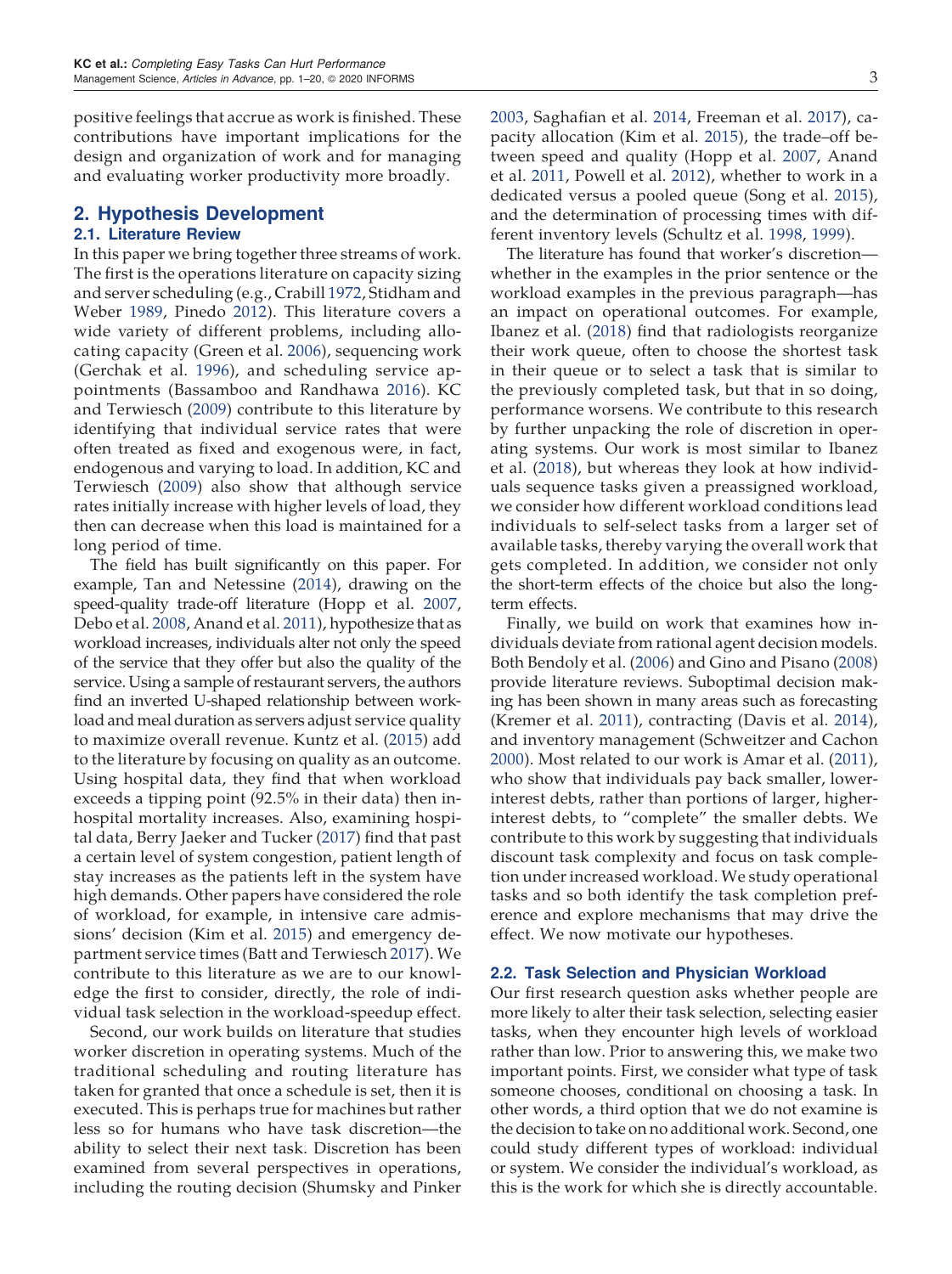This is also consistent with prior literature (e.g., KC et al. 2020).

On the one hand, high workload may be related to greater cognitive engagement, leading the worker to enter a state of "flow" (Csikszentmihalyi 1996). Being in a state of engagement is desirable and motivating for the individual worker; workers in a state of flow are more likely to continue to challenge themselves with difficult tasks over the duration of their work period to remain in that state (see also, e.g., Hackman and Oldham 1976 and Grant et al. 2010).

However, on the other hand, there are four theoretical reasons to posit that workers select easier tasks when workload is higher. First, people seek to make progress in their work. Completing work makes people feel good (Amabile and Kramer 2011). Individuals anticipate this positive feeling, and it may motivate them to work harder and seek the experience again (Weick 1984). Moreover, as noted by the goal gradient hypothesis, individual motivation increases as goal completion draws near (Heilizer 1977). Kivetz et al. (2006) find that customers at a coffee shop who are given a free coffee card with 2 out of 12 stamps already punched fill their card quicker than those given a card requiring 10 stamps (with zero punched). Deo and Jain (2019) and Chan (2018) both find that healthcare providers work faster near the end of their shift.

A sense of progress may impact individual's baseline task selection. When choosing between multiple tasks, individuals may choose the easiest to make progress toward their overall goal. Ibanez et al. (2018) show that one reason radiologists change the task order in their queue is to select the shortest task.<sup>2</sup> Here, we are interested in how task selection changes with workload. We hypothesize that a focus on completing tasks is amplified with increasing workload. As people experience higher levels of workload, the desire for progress may increase as a need to alleviate the burden of the load. Higher workload taxes cognitive resources, and so to compensate for this effect, individuals choose easier tasks.

The second reason that individuals may focus on task completion is fatigue. As individuals tire, performance may suffer. For example, Dai et al. (2015) find that as caregivers get further into their shifts, they are less likely to comply with standard processes, such as hand hygiene. In our paper, this suggests that as workload increases and individuals grow fatigued, then they may be more likely to choose easier tasks that can be completed with less effort.

Third, individuals may focus on task completion because of stress. When the amount of work to complete increases, individuals may feel more anxiety or stress. Prior work shows that anxiety changes how individuals view their position—namely, they view

the situation as more of a threat (Staw et al. 1981). With this change in perspective, individuals restrict their information processing and use simpler rules to decide which task to select next. As a result, they may select easier tasks to offset the increasing stress from workload.

Finally, individuals may choose to prioritize task completion for operational reasons. One common heuristic taught to practitioners is that to minimize mean throughput time, one should complete the shortest task first (Cachon and Terwiesch 2009). Though an individual may choose to follow this rule at any point, as workload increases, overall flow times grow more salient and so individuals may default to this rule. As a result of these factors, we hypothesize the following.

Hypothesis 1. *People are more likely to select easy tasks than harder tasks when they are confronted with a high versus low workload*.

#### 2.3. Mechanism of Task Completion Preference

As our second hypothesis, we turn to the potential mechanism that may drive the effect. Above, we highlighted four possible mechanisms: (1) sense of progress, (2) fatigue, (3) stress, and (4) operational concerns. Here, we focus on the three psychological mechanisms. Prior work talks about all three and does not specify which may drive the effect. It is plausible that multiple could, or alternatively, one could dominate. Therefore, we offer each as an independent hypothesis.

Hypothesis 2A. *People are more likely to select easy tasks than harder tasks when facing a high versus a low workload because it gives them a sense of progress.*

Hypothesis 2B. *People are more likely to select easy tasks than harder tasks when facing a high versus a low workload because of fatigue.*

Hypothesis 2C. *People are more likely to select easy tasks than harder tasks when facing a high versus a low workload as a result of stress.*

### 2.4. Performance Consequences of Task Completion Preference

We now turn to the performance consequences of selecting easier tasks. To answer the question in this context, it is necessary to first specify the performance metric. To permit us to account for the fact that a physician is managing multiple cases simultaneously and may trade off his or her focus across these cases (KC 2013), we consider shift-level throughput volume—the number of cases completed during the shift. Not only is this measure operationally appropriate, but it allows us to consider the short-term effect of a choice as a shift captures no more than a day (a length of time used previously in the literature to capture the short term; e.g., Staats and Gino 2012).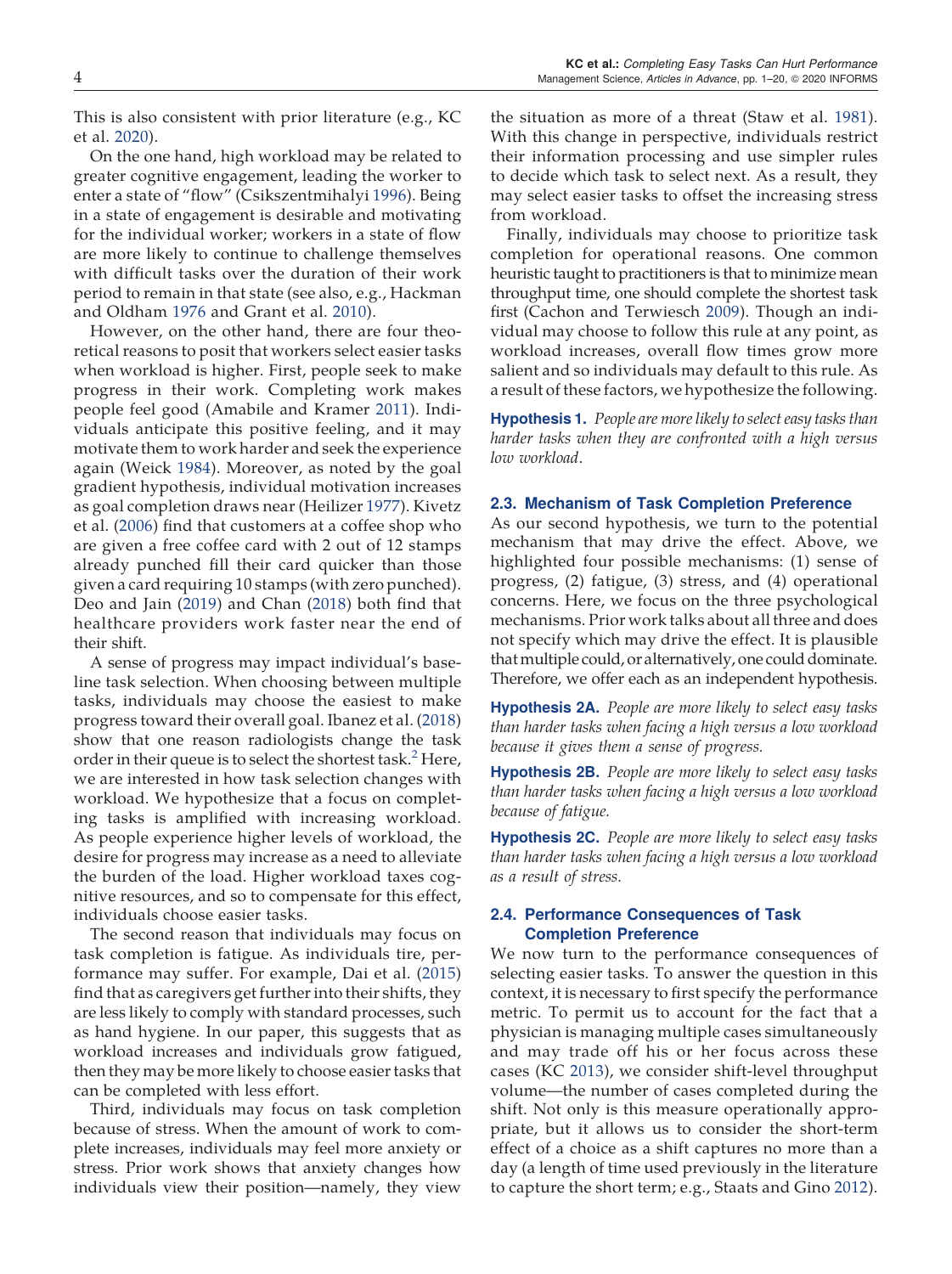How then will selecting easier tasks when workload increases relate to shift-level throughput (in terms of task completion)? Whether it is done for psychological or operational reasons, the expectation is that choosing the easier task will result in quicker service times, helping to manage the workload. As noted above, completing tasks offers motivational benefits that may translate to a general speeding-up effect and thus a completion of more work. Moreover, if one is tired and stressed, then selecting easier tasks may create an opportunity to keep going where a difficult task might stymy progress. Eventually, this is an empirical question, but given this logic, we hypothesize the following.

## Hypothesis 3. *Selecting easy tasks over hard tasks when workload increases improves shift-level throughput volume.*

Selecting easier tasks may also offer shift-level benefits in managing variability. Variability in service processing rates can negatively impact the performance of queuing systems (e.g., see Cachon and Terwiesch 2009). As such, variability reduction through strategies such as demand smoothing, processing time standardization, and product variety limits are widely studied in operations management. TCP may also be such a strategy.

Under conditions of increasing workload, a worker is spread thin, dividing limited time and cognitive resource across competing activities. Also, the dependence on other constrained resources (e.g., physical equipment, space, and personnel) may worsen service rates. We know from basic queuing theory that as utilization increases, service time increases dramatically. This means that when a difficult case (which already takes longer) is selected, the effects of queuing are further compounded. Therefore, by selecting an easy case next, the worker can prevent the disproportionate increase in the service time. In other words, TCP uses the convex service-time–utilization relationship to prevent dramatic increases in service time. Thus, the fact that task completion preference leads to a more uniform service time distribution is an interesting, and potentially unintended, positive side effect. Finally, workers who are fatigued may take longer to complete assigned tasks. As such, taking on easier tasks during periods of high workload would constitute a form of demand smoothing, where the worker matches periods of low processing capacity availability with less onerous tasks. Overall, we postulate that TCP as an adaptive behavior may smooth demand, and so we hypothesize the following.

# Hypothesis 4. *As workers select a greater number of easier tasks when they have higher workload, they have lower variability in processing times during a shift.*

Selecting an easy task over a hard task may improve the short-term throughput volume and help manage variability with increased workload, but it also may lead to longer-term consequences. Here, we consider the implications of a workload-driven choice between easier and harder tasks. In other words, over extended periods when individuals may have gained easy or hard experience, some of which is attributed to TCP, how does it affect performance?

Experience and its effect on performance and choices has received significant attention in the operations literature (Lapré and Nembhard 2010, Bolton et al. 2012, KC and Staats 2012, Arlotto et al. 2014). Usually, experience is beneficial, as people accrue experience they learn and improve, although experience can lead to suboptimal choices (Staats et al. 2018). Recent work on experience highlights that not all experience is created equal, and some experience may be more beneficial for performance and learning (Huckman et al. 2009, Narayanan et al. 2009, Staats and Gino 2012).

The underlying arguments in this work suggest that harder tasks might hold more learning content than easier ones. Learning from experience is premised on a learning curve—with repeated experience, an individual improves at a task (Lapré and Nembhard 2010). Some improvement comes from learning a routine, but much of it comes from learning the intricacies of the task. Moreover, theoretical research on learning (Zangwill and Kantor 1998) suggests that overall learning curves are made up of many smaller learning curves. Thinking in this way helps one see that learning curves for harder tasks involve many subtasks. By focusing on hard tasks, an individual may benefit from learning opportunities, gaining new skills or challenging herself to think deeply on a topic. Interestingly, decision-making research suggests that if individuals focus on subgoals, such as executing easy tasks to keep the system moving, then they may keep their focus there and not reallocate their attention to the broader goals—either harder tasks or learning, more generally (Heath et al. 1999, Amar et al. 2011). Thus, we hypothesize the following.

# Hypothesis 5. *Over time, cumulative experience with hard tasks will improve service time more than cumulative experience with easier tasks.*

We now turn our attention to testing our hypotheses. We first go to the field to examine whether individuals exhibit a task completion preference by choosing easy tasks over hard tasks under increased workload (Hypotheses 1 and 2B) and then the shortterm throughput volume and variability (Hypotheses 3 and 4) and long-term productivity (Hypothesis 5) implications. We then go into the laboratory to replicate conceptually the TCP finding (Hypothesis 1) and investigate the potential mechanism (Hypotheses 2A–2C).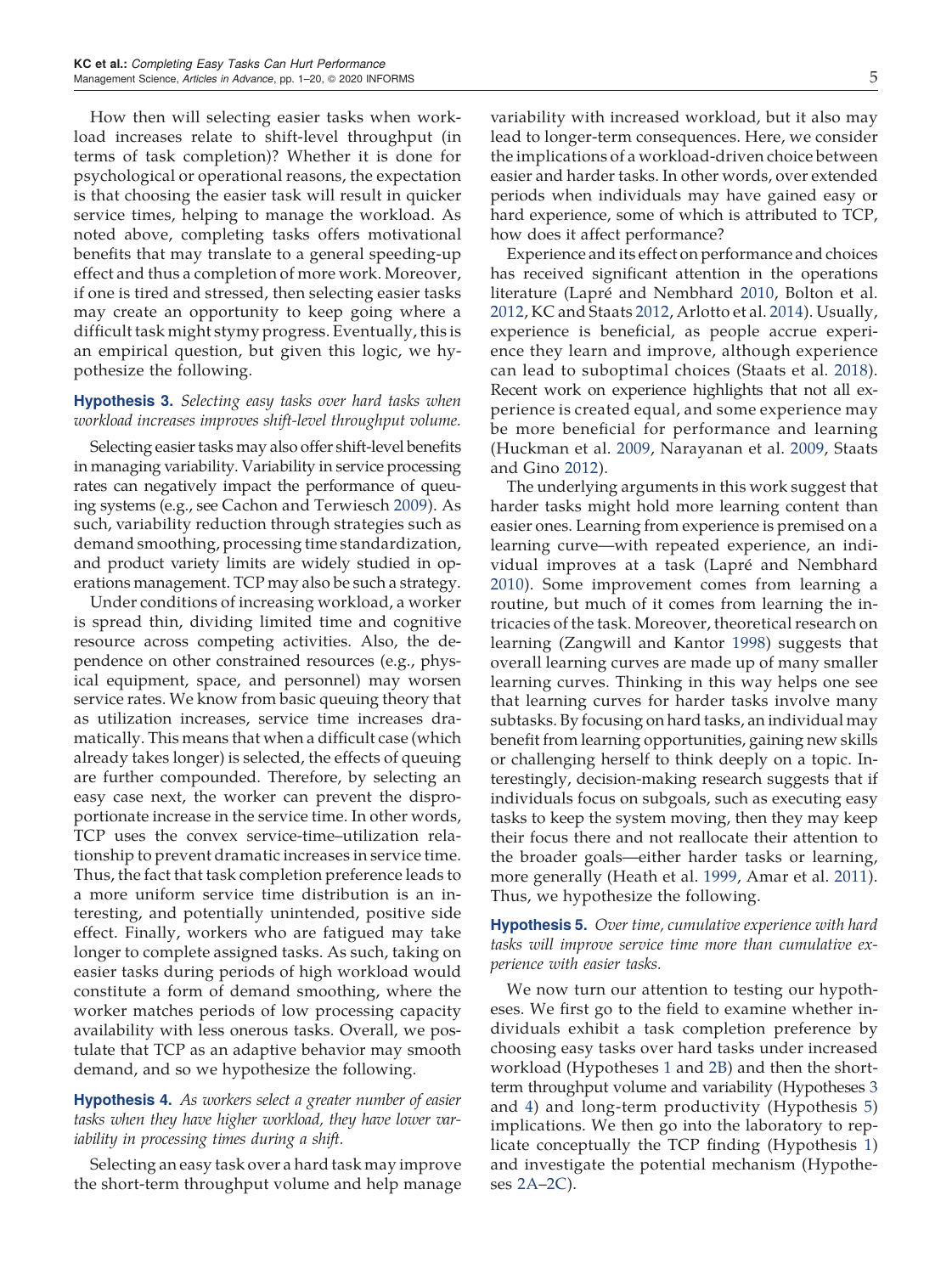# 3. Study 1: Task Selection and a Focus on Completion in the Field

In this study we investigate whether task completion preference is exhibited by knowledge workers in the workplace. We specifically look at the task selection behavior of physicians in the emergency department (ED) of a hospital and examine the opera tional implications.

The field setting provided by the ED offers several key features that enable our study. First, the arrival of patients to the ED is an inherently random occurrence. The random arrival of patients to the ED means that a mix of patients available for pickup and processing is exogenous to the existing workload of the ED and of individual physicians. Second, random patient arrivals and a queue of tasks waiting to be processed mean that we observe varying levels of *offered* physician workload, which we can use to identify the task selection effect. Third, the time taken by the physician to process a patient, which is the time elapsed between picking up and discharging the patient, is clearly defined. Finally, we are able to track the performance of individual physicians over long periods of time to assess learning from experience.

We posit that processing time can be broken into two sets of underlying drivers, patient-specific factors and physician-specific factors. In the ED context, easy tasks correspond to treating patients with lower acuity levels. We postulate that under increased levels of workload, physicians are more likely to pick up lowacuity, rather than high-acuity, patients, consistent with a task completion preference. We also postulate that in the short term (defined at the level of a physician-shift), the patient throughput volume increases because of TCP, corresponding to short-term productivity gains. In the long term, we hypothesize that taking on easy patients is associated with lower productivity, as measured by the time taken to treat and discharge patients.

# 3.1. Setting

The field study context is the medium-sized ED of an East Coast metropolitan hospital that treats a sizable volume of patients each year. Patients arrive unscheduled to the ED. Upon arrival, a patient is seen by the triage nurse, who evaluates the patient's condition, determines the triage acuity level based on an Emergency Severity Index Score (ESI scores range from 1 to 5, with 1 being the most severe), notes the chief complaint for the patient, and creates an electronic record and a physical folder for the patient. The patient's electronic record is then placed in a virtual queue to be processed by a physician, who is specialized in emergency medicine. At any point in time, there are a number of physicians in the ED, each of whom uses a computer terminal for monitoring the queue, picking up new patients, and providing updates to the clinical record upon treatment. Physicians continuously monitor the queue to pick up new patients when not attending to existing patients.

The service process for a patient begins once she is picked up by a physician. The patient service process involves several key events, including evaluating the patient's medical record, physically examining the patient, gathering medical information, ordering tests and procedures, and discharging the patient from the ED. At any point, a physician is often responsible for more than one patient in the ED. The number of patients that a physician concurrently manages may vary significantly over the course of the shift. This change in physician workload is used to explain the physician's choice of whether to pick up an easy or a difficult patient.

## 3.2. Data Description

We assembled our data from the emergency department for fiscal years 2005–2010 involving over 233,000 distinct patient encounters treated by 84 providers. Our data include patient-level visit information, as well as physician-level and ED-level factors. Most important, we observe the unique patient-physician pair for each patient in the ED, meaning we know the specific physician who treated an individual patient. This information thus allows us to examine the service encounter of each patient, as well as the productivity of each physician.

With our data set we can estimate productivity. We observe the time  $(t_{\text{pickup},i,j})$  a patient *j* is picked up by physician *i* and when she is discharged ( $t_{\text{discharge},i,j}$ ). This is the time that a patient is under the care of a given physician (physician assignment period) and is simply the difference between the instant the patient is assigned and the instant that she is discharged from the care of the ED physician. This time in service is denoted as the *service time* (*SvcTimeijt*) for patient *j* treated by physician *i* beginning at time *t*, where  $SvcTime_{ijt} = t_{\text{discharge},i,j} - t_{\text{pickup},i,j}$ .

For each patient who presents in the ED, we observe several clinical variables, including the patient's acuity level, which is used to categorize the patient as easy or difficult. There are five ESI levels of acuity (1–5). To facilitate the analysis and to offer a comparison with Study 2, we dichotomize the acuity score into two groups:  $[1, 2]$  = difficult and  $[3, 4, 5]$  = easy. This definition of easy versus difficult is based on discussions with ED physicians and triage nurses, who suggested that a cutoff above and below ESI level of 3 represents the most natural binary demarcation. As additional tests of robustness (see the online appendix), we consider a cutoff at ESI level of 4, as well as an alternative definition of easy versus difficult based on the chief complaint of the patient. We find that 50.3% of the patients are low-acuity patients, and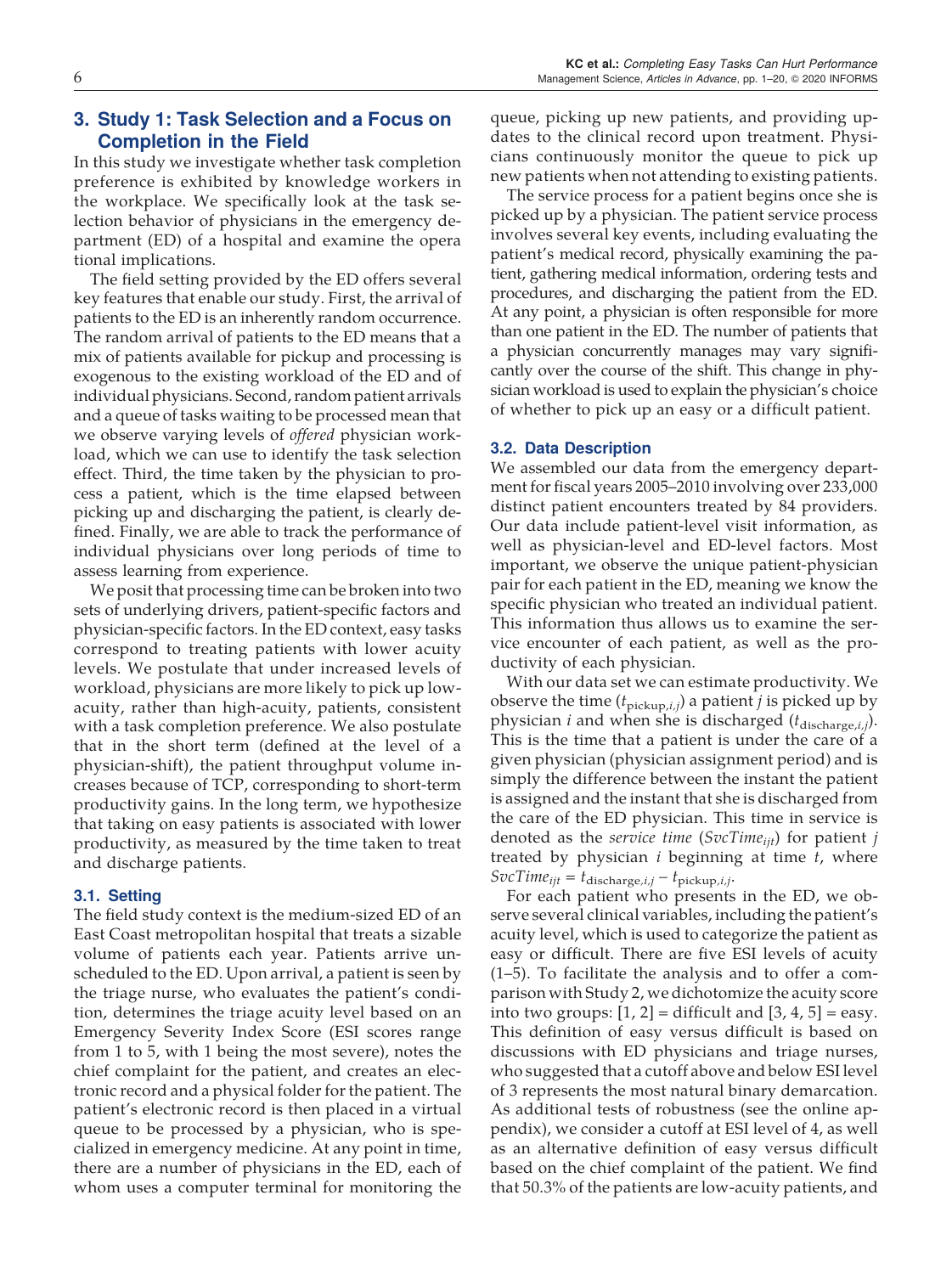the average service time is 3.85 hours (with a standard deviation of 1.85 hours). Also, we observe various sources of patient-level heterogeneity, including age; gender; race; payment status; means of arrival; and temporal variables including time of treatment, day of week, and month of year. The average patient age is 36, but there is significant variation. Approximately half (48%) of the patients are female.

For each patient visit, the chief complaint is recorded. However, this variable is recorded as a free-text field and therefore unusable in its raw form. We utilize the Clinical Classification Software<sup>3</sup> (the CCS score), which codifies the patient's primary medical concern into one of 250+ distinct clinical classifications. We also observe the RVU, or relative value unit, associated with a given patient. RVUs are designed to capture the amount and difficulty of work completed (which is the basis for using RVUs for reimbursement). Specifically, the RVU is a measure of the physician's work associated with the care of a given patient, and it takes into account the physician's time, as well as clinical and technical judgment, effort, and skill, with physician work being the largest component of  $RVUs.<sup>4</sup>$ RVUs are used by payers, including Medicare, to reimburse physicians for services rendered. As such, RVUs allow us to examine the implications of TCP on complexity-adjusted productivity. The average RVU is 5.82 units per encounter.

Our operational data allow us to construct a time series for the number of patients under the care of a given physician at a specific point in time (denoted as *PhyLoadit*). Specifically, once a patient is picked up by physician *i* at time *t*, the level of workload for that physician is increased by 1. Similarly, at the instant a patient is discharged, the level of workload decreases by 1. In other words, the physician's workload remains constant until either a pickup or discharge event occurs. The physician load at time *t+*∆*t* is obtained after accounting for the number of patients picked up (*pickupst+*∆*<sup>t</sup>* ) and discharged (*dischargest+*∆*<sup>t</sup>* ) by physician *i* between *t* and *t+*∆*t* as *PhyLoadi,t+*∆*<sup>t</sup> = PhyLoadi,t + pickupsi,t+*∆*<sup>t</sup>* – *dischargesi,t+*∆*<sup>t</sup>* . To account for the mix of easy and difficult cases in a physician's workload, we create a measure called *PhyCasemixit*, which is defined as the number of easy cases divided by the total number of patients under the care of physician *i* at time *t*; *PhyCasemixit* is therefore the fraction of easy cases that comprise the physician's workload. In addition to the resources of the attending physician, in-process patients (those who already picked up by *any* physician) also consume the common resources of the hospital such as nurses, room and hallway bed space, and centralized laboratory testing facilities and clinical specialists. To control for the workload on the system, we define a variable, *System Load<sup>t</sup>* , which is the collective workload that is

being processed by physicians. As with the individual physician workload, system load is incremented by 1 each time *any* physician picks up a patient and is reduced by 1 each time *any* patient is discharged from the ED. Specifically, the system load at time *t+*∆*t* is obtained after accounting for the number of patients picked up (*pickupst+*∆*<sup>t</sup>* ) and discharged (*dischargest+*∆*<sup>t</sup>* ) by in∆*t* as *System Loadt+*∆*<sup>t</sup> = System Load<sup>t</sup> + pickupst+*∆*<sup>t</sup>* – *dischargest+*∆*<sup>t</sup>* . In addition to the patients that have already been assigned to physicians, there is a queue of patients who have arrived and need to be picked up.We define this volume of patients who are waiting as the waiting load (*WaitLoad<sup>t</sup>* ). Similarly, the case mix of waiting patients (*WaitCasemix<sup>t</sup>* ) is defined as the number of easy patients divided by the total number of patients who have yet to be picked up at time *t*. Finally, our data include the number of ED physicians (*NumPhysicians<sup>t</sup>* ) working in the ED at time *t*.

Table 1 provides summary statistics. We find that the system load in the ED is 23.95. However, there is significant variability as indicated by the high standard deviation. The average physician workload is 5.1 patients, and the standard deviation is 3.4 patients.

Our primary objective is to examine physician pickup behavior as a function of physician workload. Specifically, at any given point in time, there is a set of patients in the waiting area, with both high and low levels of acuity. Our data allow us to consider the set of patients available for physician pickup at any point in time. At various times, individual physicians have different levels and case mixes of workload, and this may impact the physician's decision to pick up an easy or a more acute patient. By combining the system- and physicianlevel factors with the patient clinical considerations, we have a comprehensive data set that allows us to analyze the service encounter, selection activity, and productivity for every single physician in the ED.

#### 3.3. Empirical Specifications

The empirical specifications that we develop below allow us to estimate the pickup behavior, the resulting short-term and long-term productivity, and variability of outcomes of ED physicians.

3.3.1. Physician Task Selection. This subsection presents our empirical model of physician choice. Our approach uses the physician choice of patient to pick up (i.e., revealed preference) as well as physician, patient, and emergency department characteristics to examine the drivers of physician behavior. At any given time *t*, physician *i* can choose to pick up either an easy patient  $(EASY_i = 1)$  or a difficult patient  $(EASY_i = 0)$ from the set of patients available in the waiting area.

We examine the physician's choice using a logit model. In particular, we are interested in the effects of the physician's workload on the choice of type of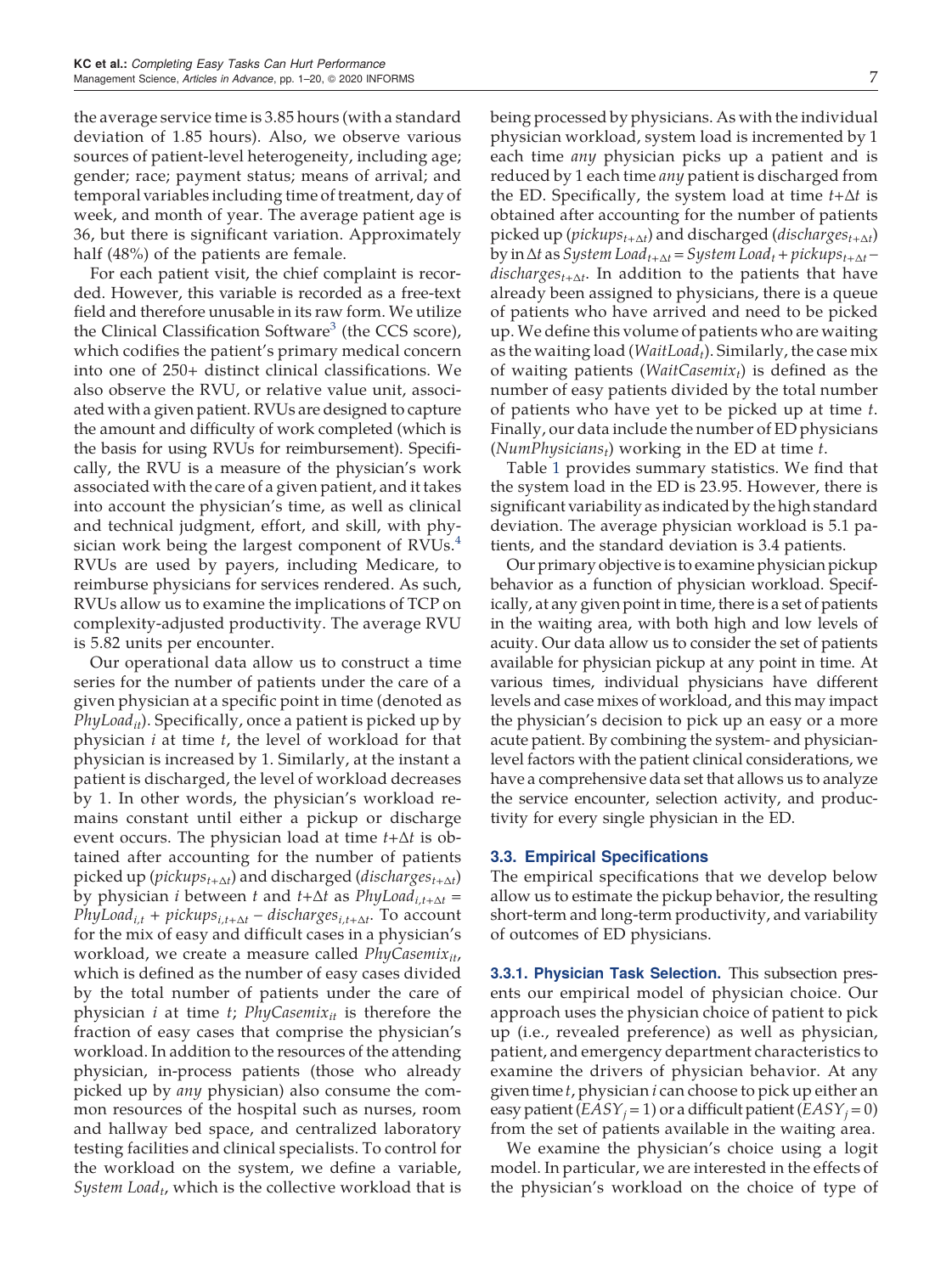|                                                                                                                           | Mean                                                                                                      | Med. | ್ದ |                                                                                                                                                                                                                                                                                                                              | 3 | 4                                                | Б | $\circ$ | $\sim$ | 8 | $\circ$                                                                  | $\overline{10}$                       | $\Xi$                         | 12                           | $\frac{3}{2}$              | $\overline{14}$ | 15   |
|---------------------------------------------------------------------------------------------------------------------------|-----------------------------------------------------------------------------------------------------------|------|----|------------------------------------------------------------------------------------------------------------------------------------------------------------------------------------------------------------------------------------------------------------------------------------------------------------------------------|---|--------------------------------------------------|---|---------|--------|---|--------------------------------------------------------------------------|---------------------------------------|-------------------------------|------------------------------|----------------------------|-----------------|------|
| . EASY                                                                                                                    |                                                                                                           |      |    | 1.0 <sub>C</sub>                                                                                                                                                                                                                                                                                                             |   |                                                  |   |         |        |   |                                                                          |                                       |                               |                              |                            |                 |      |
| SocTime                                                                                                                   |                                                                                                           |      |    |                                                                                                                                                                                                                                                                                                                              |   |                                                  |   |         |        |   |                                                                          |                                       |                               |                              |                            |                 |      |
| 3. RVU                                                                                                                    |                                                                                                           |      |    |                                                                                                                                                                                                                                                                                                                              |   |                                                  |   |         |        |   |                                                                          |                                       |                               |                              |                            |                 |      |
| Female                                                                                                                    | 5 5 8 5 5 6 5 7 5 7 6 7 7 8 7 8 7 9<br>0 6 7 9 7 9 7 8 7 9 7 7 8 7 8 9 9 9 9<br>0 7 9 9 9 9 9 9 9 9 9 9 9 |      |    | $\begin{array}{l} 0 & 0 & 0 & 0 & 0 \\ 0 & 0 & 0 & 0 & 0 \\ 0 & 0 & 0 & 0 & 0 \\ 0 & 0 & 0 & 0 & 0 \\ 0 & 0 & 0 & 0 & 0 \\ 0 & 0 & 0 & 0 & 0 \\ 0 & 0 & 0 & 0 & 0 \\ 0 & 0 & 0 & 0 & 0 \\ 0 & 0 & 0 & 0 & 0 \\ 0 & 0 & 0 & 0 & 0 \\ 0 & 0 & 0 & 0 & 0 \\ 0 & 0 & 0 & 0 & 0 \\ 0 & 0 & 0 & 0 & 0 \\ 0 & 0 & 0 & 0 & 0 \\ 0 &$ |   |                                                  |   |         |        |   |                                                                          |                                       |                               |                              |                            |                 |      |
| . A ge                                                                                                                    |                                                                                                           |      |    |                                                                                                                                                                                                                                                                                                                              |   | $303377$<br>$-009999$<br>$-0999999$<br>$-099999$ |   |         |        |   |                                                                          |                                       |                               |                              |                            |                 |      |
| SystemLoad                                                                                                                |                                                                                                           |      |    |                                                                                                                                                                                                                                                                                                                              |   |                                                  |   |         |        |   |                                                                          |                                       |                               |                              |                            |                 |      |
| . PhyLoad                                                                                                                 |                                                                                                           |      |    |                                                                                                                                                                                                                                                                                                                              |   |                                                  |   |         |        |   |                                                                          |                                       |                               |                              |                            |                 |      |
| 8. Fatigue                                                                                                                |                                                                                                           |      |    |                                                                                                                                                                                                                                                                                                                              |   |                                                  |   |         |        |   |                                                                          |                                       |                               |                              |                            |                 |      |
| 9. FatigueRVL                                                                                                             |                                                                                                           |      |    |                                                                                                                                                                                                                                                                                                                              |   |                                                  |   |         |        |   |                                                                          |                                       |                               |                              |                            |                 |      |
| 10. PhyCasemix                                                                                                            |                                                                                                           |      |    |                                                                                                                                                                                                                                                                                                                              |   |                                                  |   |         |        |   |                                                                          |                                       |                               |                              |                            |                 |      |
| 11. NumPhysicians                                                                                                         |                                                                                                           |      |    |                                                                                                                                                                                                                                                                                                                              |   |                                                  |   |         |        |   |                                                                          |                                       |                               |                              |                            |                 |      |
| 12. WaitLoad                                                                                                              |                                                                                                           |      |    |                                                                                                                                                                                                                                                                                                                              |   |                                                  |   |         |        |   |                                                                          |                                       |                               |                              |                            |                 |      |
| 13. WaitCasemix                                                                                                           |                                                                                                           |      |    |                                                                                                                                                                                                                                                                                                                              |   |                                                  |   |         |        |   |                                                                          |                                       |                               |                              |                            |                 |      |
| 14. $ExpDiff$ ('000s)                                                                                                     |                                                                                                           |      |    |                                                                                                                                                                                                                                                                                                                              |   |                                                  |   |         |        |   | $1.00$<br>$-0.02$<br>$0.001 +$<br>$0.03$<br>$-0.01$<br>$0.008 +$<br>0.00 | $0.578888$<br>$0.579888$<br>$0.59999$ | $1.06$<br>0.60 m<br>0.60 0.71 | $1.00$<br>$-0.31$<br>$-0.50$ | $1,00$<br>$0,00$<br>$0,32$ |                 |      |
| $15.$ ExpEasy $('000s)$                                                                                                   |                                                                                                           |      |    |                                                                                                                                                                                                                                                                                                                              |   |                                                  |   |         |        |   |                                                                          |                                       |                               |                              |                            | $\frac{85}{10}$ | 1.00 |
| Notes. $N = 233,880$ . All the correlations are statistically significant at the 5% level unless indicated otherwise (+). |                                                                                                           |      |    |                                                                                                                                                                                                                                                                                                                              |   |                                                  |   |         |        |   |                                                                          |                                       |                               |                              |                            |                 |      |

KC et al.: Completing Easy Tasks Can Hurt Performance 8 Management Science, Articles in Advance, pp. 1 –20, © 2020 INFORMS

> patient selected. Under the logit speci fication, the probability that physician *i* chooses patient *j* at time *t* is given by

$$
Pr_{it}(EASY_j)
$$
  
= 
$$
\frac{e^{\alpha_i + \tau_t + X_j \beta + Z_t \gamma + \theta PhyLoad_{it} + \deltaPhyCasemi x_{it} + \Phi Fati gue_{it}}}{\sum_{ijt} e^{\alpha_i + \tau_t + X_j \beta + Z_t \gamma + \theta PhyLoad_{it} + \delta PhyCasemi x_{it} + \Phi Fati gue_{it}}}
$$
 (1)

where  $\alpha_i$  is the fixed effect for physician  $i$ , and our identi fication is therefore driven by intraphysician variation over time. Let  $\tau_t$  be a vector of temporal controls that account for seasonality, including the hour of day, day of week, month of year, and year. Let <sup>X</sup>*<sup>j</sup>* be a vector of patient-level controls observable by the physician prior to patient pickup. Given the diagnostic nature of the ED visit, detailed information on the patient 's condition is determined after the patient is evaluated by the physician and is not available to the physician prior to pick up. As such,  $X_j$ includes the patient 's demographic factors including age, gender, race, and CCS score (proxy for chief complaint). Let  $\mathbf{Z}_t$  be a vector of ED-level factors that change over time; this list includes the number of other physicians in the ED at time *t*, the number of patients currently under the care of *any* physician at time *t* (system load), the number of patients who have not yet been picked up from the waiting area (wait load), and the fraction of patients in the waiting area that are considered easy cases (wait case mix); it also includes the *ShiftEnd<sub>t</sub>*, defined as the time left in the physician's shift.

*PhyLoadit* is the number of patients under the care of physician *i* at time *t. PhyCasemixit* is the fraction of easy patients in the physician 's workload, and it allows us to adjust for the intensity of the physician's case mix. Finally, to examine whether fatigue affects the patient pickup decision, we construct *Fatigueit* , which is based on the amount of work that the physician has already completed during the shift. Specifically, *Fatigueit* is operationalized as the number of patients that the physician has finished (i.e., discharged) at time *t* since the start of the shift. As another robustness test, we consider *FatigueRVUit*, the RVU units completed by physician *i* at time *t*. By construction, and consistent with the patient flow literature, these workload variables, including *PhyLoadit*, *Fatigueit* , *WaitLoad t* , and *SystemLoad <sup>t</sup>* as well as the patient case mixes, are realized prior to the pickup of patient *j*. Empirical speci fication ( 1) corresponds to whether an easy or a dif ficult patient is picked up. The baseline case is that a dif ficult case is selected. A positive value for θ thus supports Hypothesis 1, that a physician is more likely to pick up an easy patient as workload increases. Similarly, a positive value for φ supports the hypothesis that fatigue leads physicians

Table 1. Summary Statistics

Summary Statistics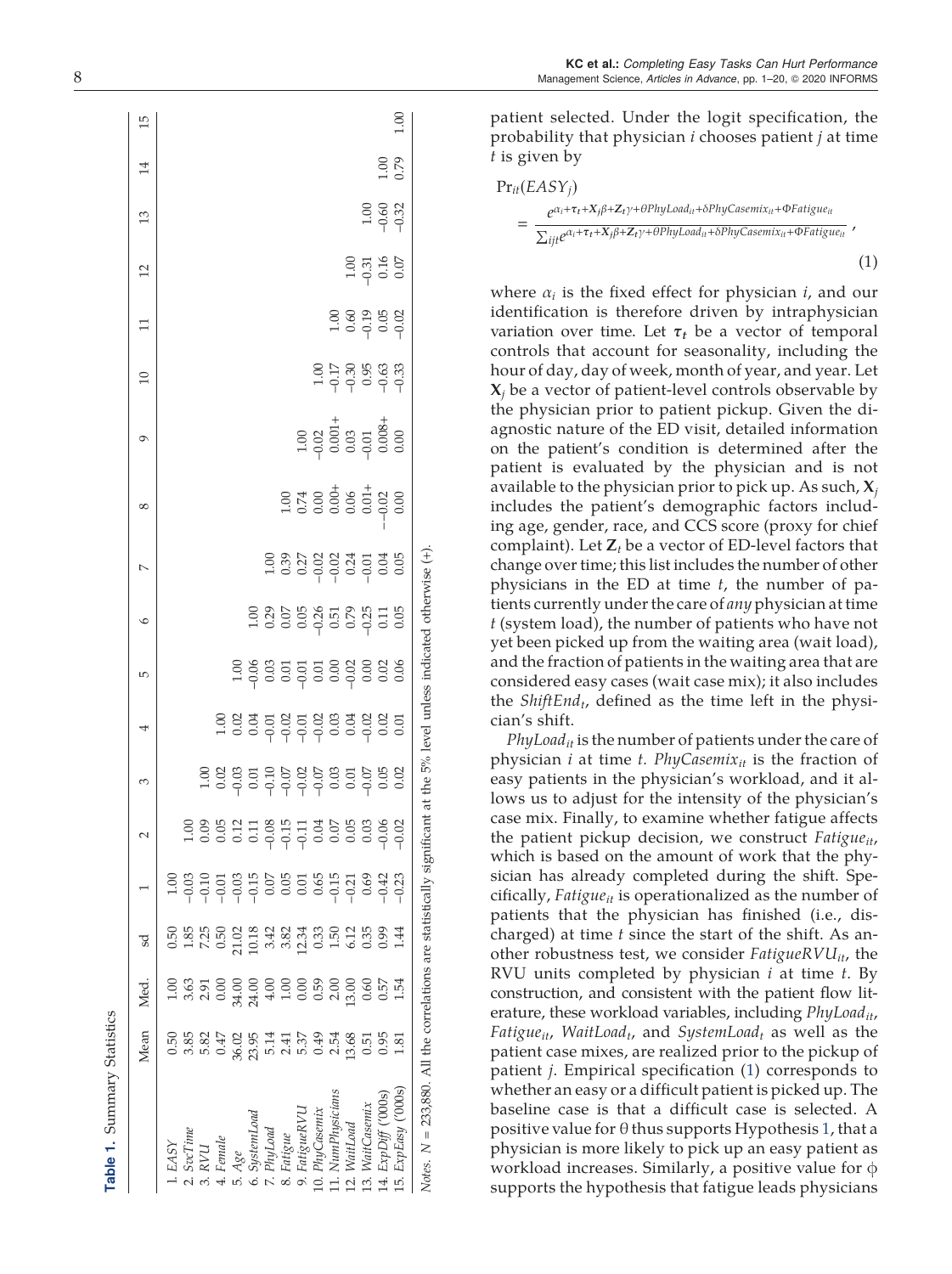to pick up easy cases. We use a full information maximum likelihood estimator to obtain the parameters of interest of the choice model given by (1).

3.3.2. Short-Term Productivity Effects. We next examine whether picking up an easy patient is associated with a short-term productivity improvement. Our unit of analysis is the individual physician shift, and we consider the total work completed during a shift as our measure of short-term productivity. There are two reasons for examining productivity at the shift level. First, it allows us to remain agnostic to how the physician is managing her workload over the duration of the shift, because we are only concerned with the aggregate shift productivity resulting from the pickup of easy cases during the shift. Second, shiftlevel throughput volume is a concrete and tangible outcome measure of short-term productivity, and it provides a useful metric for the physician to assess their performance. In our analyses of shift-level performance, we consider two outcomes: (1) the volume of patients and (2) the total RVUs generated during the shift. We first examine whether taking on easy patients allows the physician to generate higher patient volume per shift (*s*), using the following specification:

$$
Vol_{is} = \alpha_i + \tau_s + \beta SystemLoad_s + \omega WaitLoad_s
$$
  
+  $\gamma PhyLoad_s + \theta EASY_s$   
+  $\theta PhysLoad_s \times EASY_s + \varepsilon_{is}$ . (2)

Here, *Volis* is the total volume of patients discharged by physician *i* during shift *s*; α<sub>*i*</sub> is the physician fixed effect, which subsumes physician heterogeneity such as ability, motivation, and practice style; and  $\tau_s$  captures temporal factors associated with the shift, including the year, month, day of week, starting hour of the shift, and shift duration. Because system load, waiting load, and the physician's workload vary during the course of the shift, we use their shift-level averaged values. Similarly, we compute the share of easy patients picked up during the shift (or the fraction of easy patients, relative to the total number of patients), denoted as *EASY<sup>s</sup>* . Hypothesis 3 posits that we expect to see more patient throughput volume as a result of the pickup of easy cases during the shift. A value of  $\vartheta > 0$ would confirm the hypothesis that by picking up easy patients when the load is high, physicians are able to generate a higher shift-level throughput volume.

We similarly consider if TCP leads to more work completed, as indicated by the total RVUs produced (sum of the RVUs for each patient discharged during a shift). Note the expected result from this model does not trivially follow from the prior one. Easier tasks are completed faster (good for productivity) but involve lower RVUs (bad for productivity). We modify the

specification above by replacing physician shift volume with total RVUs generated in the shift:

$$
RVU_{is} = \alpha_i + \tau_s + \beta \overline{SystemLoad}_s + \omega \overline{WaitLoad}_s
$$
  
+  $\gamma \overline{PhyLoad}_s + \theta \overline{EASY}_s + \vartheta \overline{PhyLoad}_s \times \overline{EASY}_s$   
+  $\varepsilon_{is}$ . (3)

A value of  $\vartheta > 0$  indicates that picking up easy cases during high workload leads to more units of work completed, as provided by the amount of RVUs.

In addition to impacting the time taken to complete a given amount of work, TCP may also change the variability in task completion times. We next consider the overall variability of the service times of the patients over the course of the shift as a result of TCP. To quantify this effect, we first evaluate the coefficient of variation in the service time for patients during a shift as our measure of shift-level service time variability. We then assess whether shift-level variability in service times is affected by TCP using the following empirical specification at the shift level:

$$
CV(SvcTime)_{is} = \alpha_i + \tau_s + \beta SystemLoad_s + \omega WaitLoad_s + \gamma PhyLoad_s + \theta EASY_s + \vartheta PhysLoad_s \times EASY_s + \varepsilon_{is}.
$$
 (4)

In the specification above, CV(*SvcTime*)*is* is the coefficient of variation in service time for physician *i* during shift *s*. We control for temporal factors such as seasonality, as well as the average system load, wait load, and physician workload during the shift. A negative value for  $\vartheta$  provides support for the hypothesis that TCP leads to a reduction in the variability of service processing times for the physician.

## 3.4. Results: Task Selection and Short-Term Productivity

We find that physicians are more likely to pick up easier patients (compared with picking up a difficult patient) when the workload is higher. In Table 2, specification (1) excludes the time fixed effects, and we find that coefficient of physician workload is 0.075 (*p* < 0.01). Specification (2) excludes the patient-level controls. We find that excluding the patient-level heterogeneity still yields the same general result  $(0.11, p < 0.01)$ . This suggests that temporal factors such as the time in shift do not substantially drive observed short-term productivity effects. Specification (3) includes an alternative measure of fatigue, based on the RVUs completed. We again find that in increase in fatigue leads to a greater likelihood of picking up an easy patient  $(0.002, p < 0.01)$ . Specification (4) is our full model and accounts for physician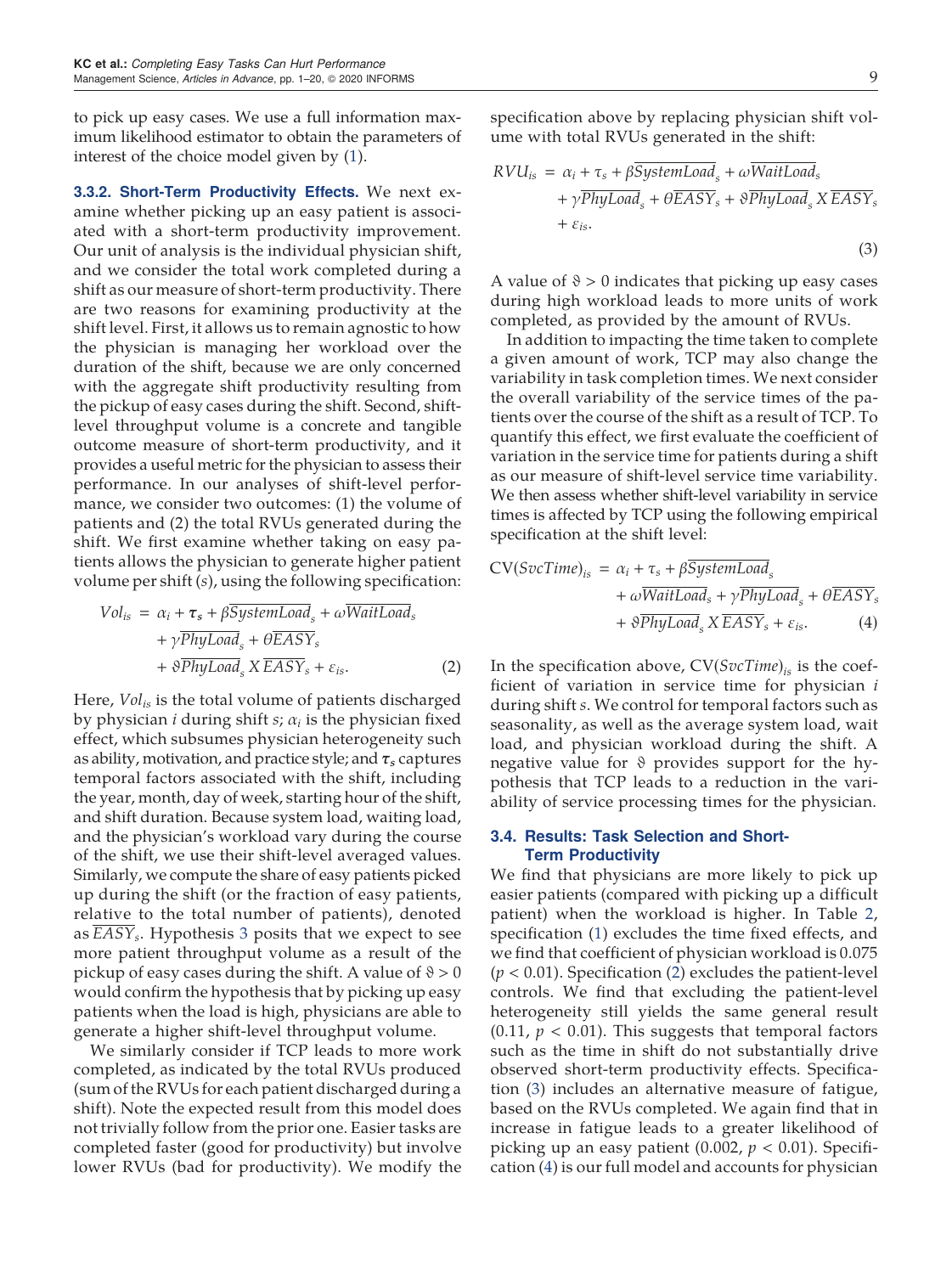|                         | (1)          | (2)          | (3)          | (4)          |
|-------------------------|--------------|--------------|--------------|--------------|
| Physician fixed effects | X            | Х            | X            | X            |
| Time fixed effects      |              | X            | X            | X            |
| Patient controls        | $\chi$       |              | X            | X            |
| Female                  | $0.051***$   |              | $0.054***$   | $0.051***$   |
|                         | (0.014)      |              | (0.013)      | (0.015)      |
| Age                     | $-0.003***$  |              | $-0.004***$  | $-0.003***$  |
|                         | (0.000)      |              | (0.000)      | (0.000)      |
| Time Left in Shift      | $0.001***$   | $0.002***$   | $0.001***$   | $0.001***$   |
|                         | (0.000)      | (0.000)      | (0.000)      | (0.000)      |
| PhyCasemix              | $-0.484***$  | $-0.607***$  | $-0.757***$  | $-0.531***$  |
|                         | (0.077)      | (0.076)      | (0.089)      | (0.083)      |
| NumPeers                | 0.002        | $-0.009$     | 0.007        | $-0.001$     |
|                         | (0.006)      | (0.006)      | (0.007)      | (0.006)      |
| WaitLoad                | $-0.010***$  | $-0.010***$  | $-0.007**$   | $-0.009***$  |
|                         | (0.002)      | (0.003)      | (0.003)      | (0.002)      |
| WaitCasemix             | $6.555***$   | 6.436***     | 6.576***     | $6.533***$   |
|                         | (0.068)      | (0.064)      | (0.073)      | (0.068)      |
| SystemLoad              | $-0.006***$  | $-0.009***$  | $-0.007***$  | $-0.006***$  |
|                         | (0.002)      | (0.002)      | (0.002)      | (0.002)      |
| PhyLoad                 | $0.075***$   | $0.111***$   | $0.089***$   | $0.079***$   |
|                         | (0.004)      | (0.006)      | (0.005)      | (0.004)      |
| Fatigue                 | $0.050***$   | $0.079***$   |              | $0.053***$   |
|                         | (0.004)      | (0.004)      |              | (0.004)      |
| FatigueRVU              |              |              | $0.002***$   |              |
|                         |              |              | (0.001)      |              |
| Number of observations  | 208,105      | 216,558      | 156,565      | 208,105      |
| Log likelihood          | $-76,241.47$ | $-83,841.47$ | $-58,415.43$ | $-75,933.80$ |
|                         |              |              |              |              |

#### Table 2. Task Selection Preference

*Notes*. Categorical patient controls include CCS and race. Standard errors clustered by physician are in parentheses.

\*\*\**p* < 0.01; \*\**p* < 0.05.

fixed effects, temporal considerations, system-level factors, and patient heterogeneity. We find that our estimate for workload is  $0.079$  ( $p < 0.01$ ). This corresponds to increased odds of 8% in picking up an easier patient when the physician's workload marginally increases by 1. We find that fatigue also influences the likelihood of an easy patient pickup. From specification (4), we find that an increase in fatigue based on the discharge of one additional patient is associated with a 5% increase in the odds of picking up an easy patient (coefficient =  $0.053$ ,  $p < 0.01$ ).

As additional tests of robustness, we consider cutoffs for easy versus difficult at an alternative ESI level of 4. We also define easy versus difficult based on the medical condition (using the CCS index). Finally, we consider a linear probability model and a multinomial logit model to study whether the functional specification impacts our results (see the online appendix). We find that our results are robust to various alternative definitions of easy and difficult and to alternative model specifications.

We next examine the effect of TCP on shift-level productivity, as measured by the number of patients discharged (see Table 3). Specification (1) excludes the

physician fixed effect but includes temporal sources of heterogeneity as well as system-level factors. We find that the interaction between the physician workload and the share of easy patients in the shift is positive  $(0.140, p < 0.05)$ . In other words, picking up a larger share of easy patients during busier shifts increases physician throughput. Specification (2) includes the physician fixed effect but excludes the temporal sources of heterogeneity. We find that the effect of TCP on short-term productivity continues to be positive (0.112,  $p < 0.05$ ); this suggests that physicianlevel factors or seasonality is unlikely to confound our estimates. Specification (3) excludes the interaction effect; we find that as the share of easy patients increases, overall shift throughput increases, holding workload constant  $(0.694, p < 0.01)$ . Specification  $(4)$  is our full model, which includes physician fixed effects, temporal controls, and system-level factors. We find that the interaction term between physician workload and the fraction of easy cases is  $0.147$  ( $p < 0.01$ ). Collectively, these results demonstrate that a higher share of easy patients increases overall volume. Moreover, the increase is greater during periods of higher physician workload. We find that our estimates are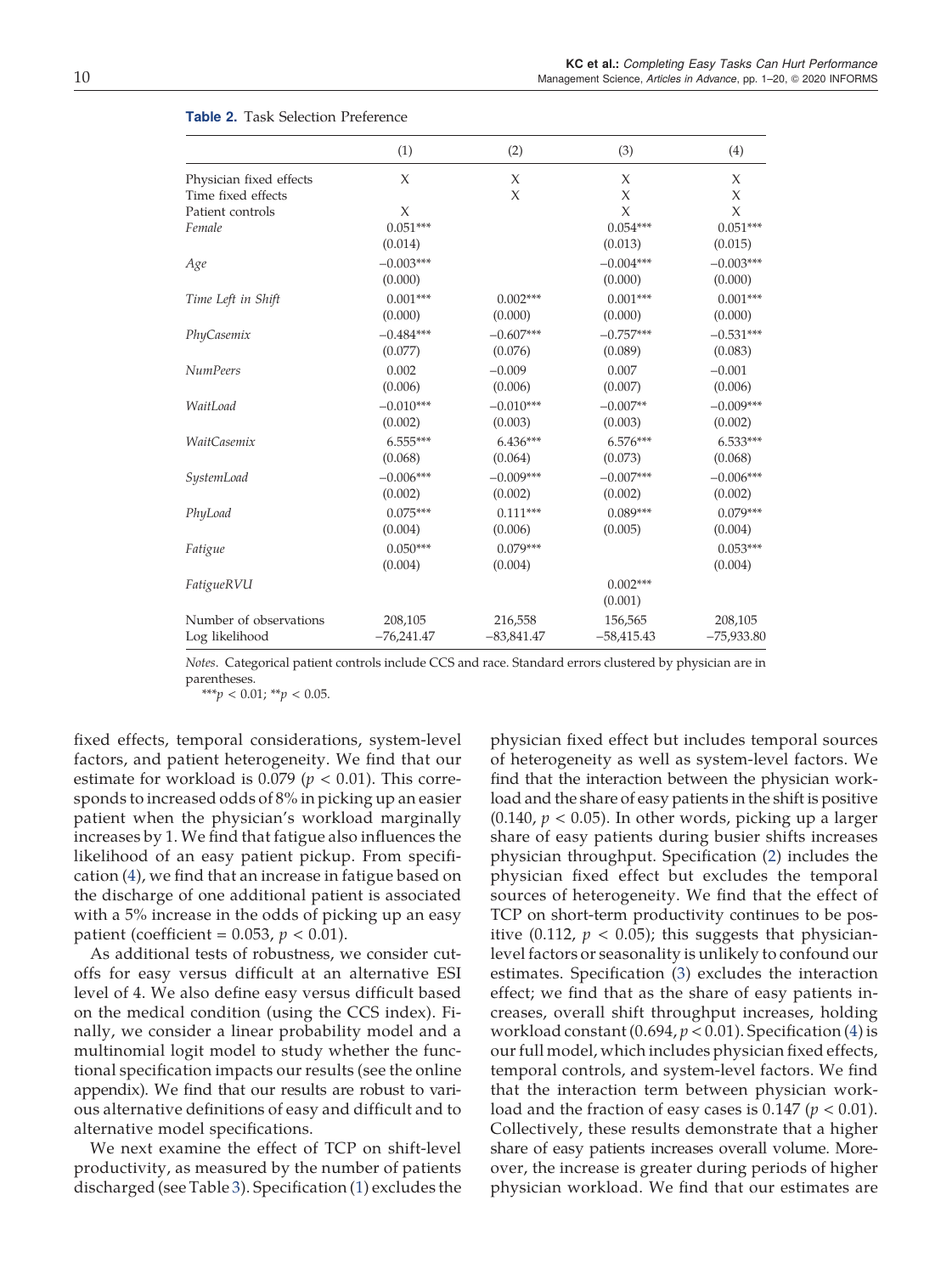|                                          | (1)                   | (2)                    | (3)                    | (4)                   |
|------------------------------------------|-----------------------|------------------------|------------------------|-----------------------|
| Physician fixed effects                  |                       | X                      | X                      | X                     |
| Time fixed effects                       | X                     |                        | X                      | X                     |
| SystemLoad                               | $-0.172***$           | $-0.127***$            | $-0.122***$            | $-0.123***$           |
|                                          | (0.011)               | (0.008)                | (0.008)                | (0.008)               |
| WaitLoad                                 |                       | $0.235***$<br>(0.016)  | $0.229***$<br>(0.015)  | $0.232***$<br>(0.015) |
| PhyLoad                                  | $2.657***$<br>(0.033) | $2.680***$<br>(0.032)  | $2.718***$<br>(0.021)  | $2.641***$<br>(0.033) |
| Fraction of Easy Patients                | 0.183<br>(0.149)      | $-0.205$<br>(0.162)    | $0.694***$<br>(0.100)  | 0.143<br>(0.147)      |
| $PhyLoad \times Easy$ Patient Fraction   | $0.140**$<br>(0.056)  | $0.112**$<br>(0.054)   |                        | $0.147***$<br>(0.056) |
| Number of observations<br>Log likelihood | 21,279                | 21,279<br>$-47,333.94$ | 21,279<br>$-47,261.14$ | 21,279<br>47,234.25   |

| Table 3. Short-Term Productivity on Shift Throughput |  |  |
|------------------------------------------------------|--|--|
|------------------------------------------------------|--|--|

*Note*. Standard errors clustered by physician are in parentheses. \*\*\**p* < 0.01; \*\**p* < 0.05.

not significantly different across the model specifications, indicating robustness of our results. Combined with our task selection results, Table 3 confirms our hypothesis that by selecting easier tasks, shortterm throughput volume improves.

We next examine the effect of TCP on the number of RVUs generated during the shift (Table 4). As discussed earlier, RVUs capture the amount of work completed over the course of the shift. Specification (1) excludes the physician fixed effect but includes the temporal and system-level heterogeneity. We find that the interaction effect between the physician workload and the share of easy patients is negative (−4.64, *p* < 0.001), indicating that taking on easier patients during busy periods leads to lower overall RVUs being generated. Specification (2) includes the physician fixed effect but excludes the temporal sources of seasonality. We find the coefficient of interest is relatively unchanged (−4.50, *p* < 0.01), suggesting that our estimate is not confounded by individual physician heterogeneity or the temporal fixed effects. Specification (3) examines easy patients and overall RVU throughput. We see that as the share of easy patients increases, overall RVUs decrease (−6.67, *p* < 0.01). Specification (4) is our full model and includes the physician, temporal, and system-level factors. We find that the interaction between physician load and the share of easy patients is statistically significant (−4.49, *p* < 0.01). The results from Table 4 indicate that in the short term, TCP leads to fewer RVU units being generated.

Finally, we consider the effect of TCP on service time variability (Table 5). Across all the model specifications, we find that the interaction term between physician workload and the fraction of easy patients is negative and statistically significant. In particular, the

|                                        | (1)         | (2)          | (3)          | (4)          |
|----------------------------------------|-------------|--------------|--------------|--------------|
| Physician fixed effects                |             | X            | X            | X            |
| Time fixed effects                     | X           |              | X            | X            |
| SystemLoad                             | $-0.262***$ | $-0.453***$  | $-0.291***$  | $-0.254***$  |
|                                        | (0.037)     | (0.045)      | (0.038)      | (0.037)      |
| WaitLoad                               | $0.533***$  |              | $0.547***$   | $0.462***$   |
|                                        | (0.084)     |              | (0.084)      | (0.079)      |
| PhyLoad                                | 11.560***   | 11.779***    | 9.312***     | $11.663***$  |
|                                        | (0.355)     | (0.345)      | (0.210)      | (0.350)      |
| Fraction of Easy Patients              | $11.255***$ | $8.251***$   | $-6.676***$  | $10.240***$  |
|                                        | (1.489)     | (1.425)      | (1.105)      | (1.452)      |
| $PhyLoad \times Easy$ Patient Fraction | $-4.643***$ | $-4.500***$  |              | $-4.488***$  |
|                                        | (0.367)     | (0.357)      |              | (0.364)      |
| Number of observations                 | 21,004      | 21,004       | 21,004       | 21,004       |
| Log likelihood                         |             | $-96,656.99$ | $-96,779.88$ | $-96,570.98$ |

Table 4. Short-Term Productivity on Shift RVUs

*Note*. Standard errors clustered by physician are in parentheses. \*\*\**p* < 0.01.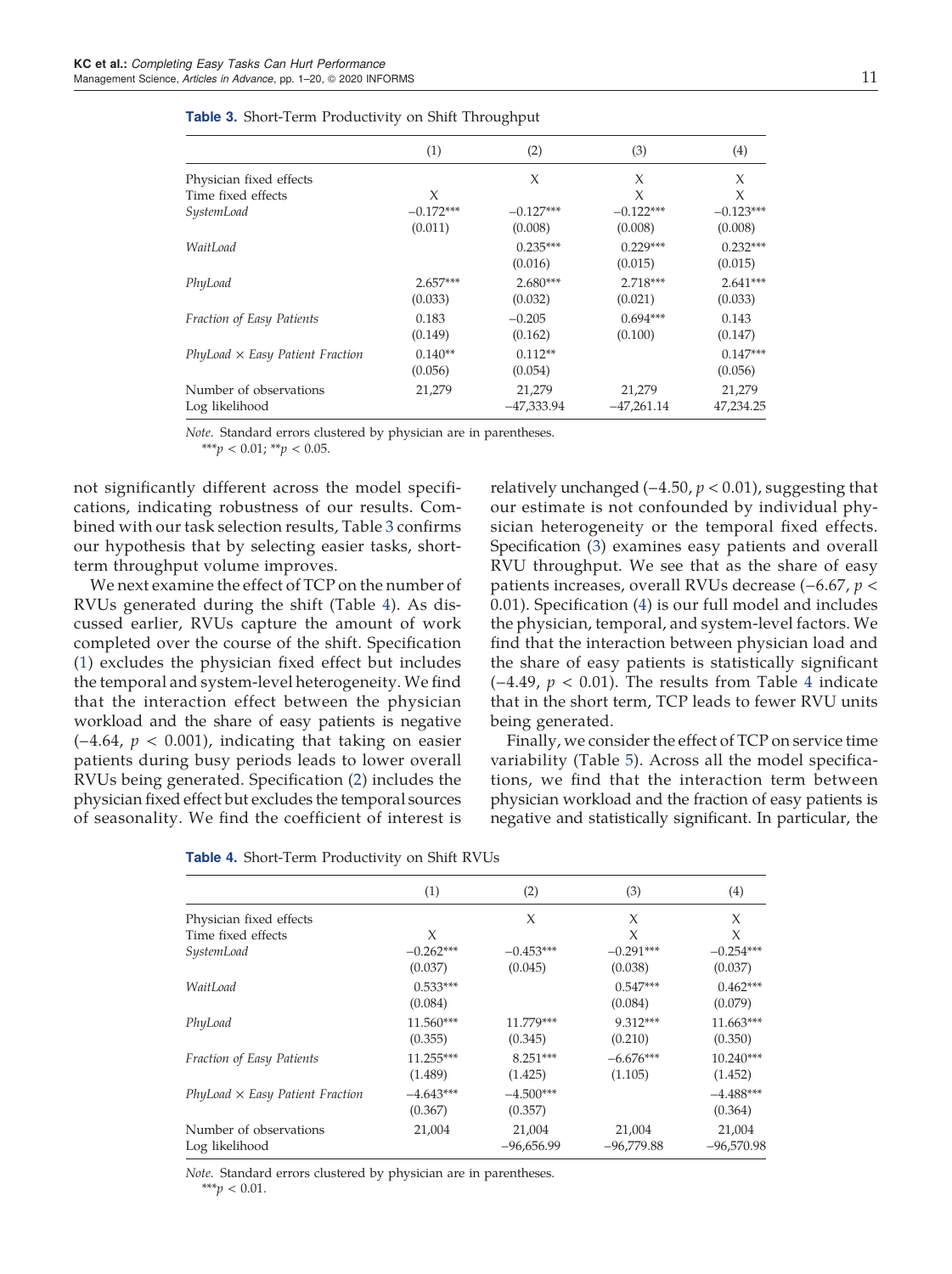|                                        | (1)         | (2)          | (3)          | (4)          |
|----------------------------------------|-------------|--------------|--------------|--------------|
| Physician fixed effects                |             | X            | X            | X            |
| Time fixed effects                     | X           |              | X            | X            |
| SystemLoad                             | $-0.636***$ | $-0.759***$  | $-0.636***$  | $-0.633***$  |
|                                        | (0.040)     | (0.052)      | (0.040)      | (0.039)      |
| WaitLoad                               | $0.704***$  |              | $0.694***$   | $0.686***$   |
|                                        | (0.072)     |              | (0.073)      | (0.071)      |
| PhyLoad                                | $0.593***$  | $0.596***$   | $0.402***$   | $0.605***$   |
|                                        | (0.105)     | (0.107)      | (0.088)      | (0.107)      |
| Fraction of Easy Patients              | $1.710**$   | $1.761**$    | $-0.179$     | $1.485*$     |
|                                        | (0.836)     | (0.813)      | (0.483)      | (0.824)      |
| $PhyLoad \times Easy$ Patient Fraction | $-0.436***$ | $-0.401***$  |              | $-0.398***$  |
|                                        | (0.131)     | (0.131)      |              | (0.132)      |
| Number of observations                 | 21,279      | 21,279       | 21,279       | 21,279       |
| Log likelihood                         |             | $-88,530.76$ | $-88,523.28$ | $-88,519.04$ |

*Note*. Standard errors clustered by physician are in parentheses.

\*\*\**p* < 0.01; \*\**p* < 0.05; \**p* < 0.1.

exclusion of physician fixed effects (specification (1), estimate  $-0.436$ ,  $p < 0.01$ ) and the exclusion of seasonal heterogeneity (specification  $(2)$ , estimate = −0.401, *p* < 0.01) do not significantly deviate from the full model specification (specification  $(4)$ , estimate = −0.398, *p* < 0.01). This suggests that unobserved physician-level and seasonal factors are unlikely to confound our results. Collectively, the results from specifications (1)–(4) show that taking on easier patients is particularly helpful during busy periods in reducing service time variability, supporting Hypothesis 4.

#### 3.5. Long-Term Productivity Effects

To examine the long-term effects of task selection, we construct a learning-curve model that links the cumulative volume of patients treated to the service time on subsequent patients. We seek to attribute the separate effects of experience obtained through easy and difficult tasks on subsequent productivity. Our estimation strategy takes the form of a panel, where we follow individual physicians over time, and we link the cumulative experiences to future performance. Our empirical specification takes the following form:

$$
log(SvcTime_{ijt}) = \alpha_i + \tau_t + X_j\beta + +Z_t\gamma + S_{it}\rho + \rho_1 Exp_{it} + \rho_2 FracDiffExp_{it} + \varepsilon_{ijt}.
$$
 (5)

In the specification above, the outcome of interest is the service time on patient*j* seen by physician *i* at time *t*. Let  $\alpha_i$  be the physician fixed effect that captures the baseline productivity of the physician. Let  $\tau_t$  be a set of temporal factors, including the year, month, day of week, and hour of treatment start. Let  $X_i$  be a vector of patient-level controls, including the ESI severity score; CCS index; and demographic factors such as age, gender, and race for patient *j*. Let  $Z_t$  be a vector of system-level factors specific to the ED, including the

waiting load, system load, and the number of physicians working the ED at time *t*; let S*it* be a vector of physician-level variables including the workload and the workload case mix at time *t*. Let *Expit* be the cumulative volumes of cases processed by physician *i* since the start of the study period: *FracDiffExp*<sup>*it*</sup> = *ExpDiffit*  $\frac{ExpDiff_{it}}{ExpDiff_{it}+ExpEasy_{it}}$ . In other words, the fraction of difficult experiences is simply the ratio of the cumulative difficult experiences by time *t* for physician *i* (*ExpDiffit*) to the total cumulative difficult and easy experiences (*ExpDiffit* + *ExpEasyit*). In specification (5), a negative value for  $\rho_2$  would indicate that with greater experience on difficult tasks relative to the experience on easy tasks, physicians become faster at processing patients. We also consider an alternative performance measure, given by the number of RVUs generated per patient. We posit that learning through experience enables physicians to become more productive, as measured by RVUs generated. To assess the effect of experience on RVU production, we modify the above specification but replace service time with the RVUs generated for each patient *j* as follows:

$$
RVU_{ijt} = \alpha_i + \tau_t + X_j \beta + Z_t \gamma + S_{it} \rho + \rho_1 E x p_{it}
$$
  
+ 
$$
\rho_2 FracDiffExp_{it} + \varepsilon_{ijt}.
$$
 (6)

In this specification, values of  $\rho_2 > 0$  would support our hypothesis that experience of difficult cases lead physicians to be more productive compared with the experiences of easy cases.

#### 3.6. Results: TCP and Long-Term Learning

Table 6 presents the results for the effect of TCP on long-term productivity as measured by the service time. Specification (1) excludes the physician fixed effect. The explanatory variable for total experience has been standardized, and we find that as the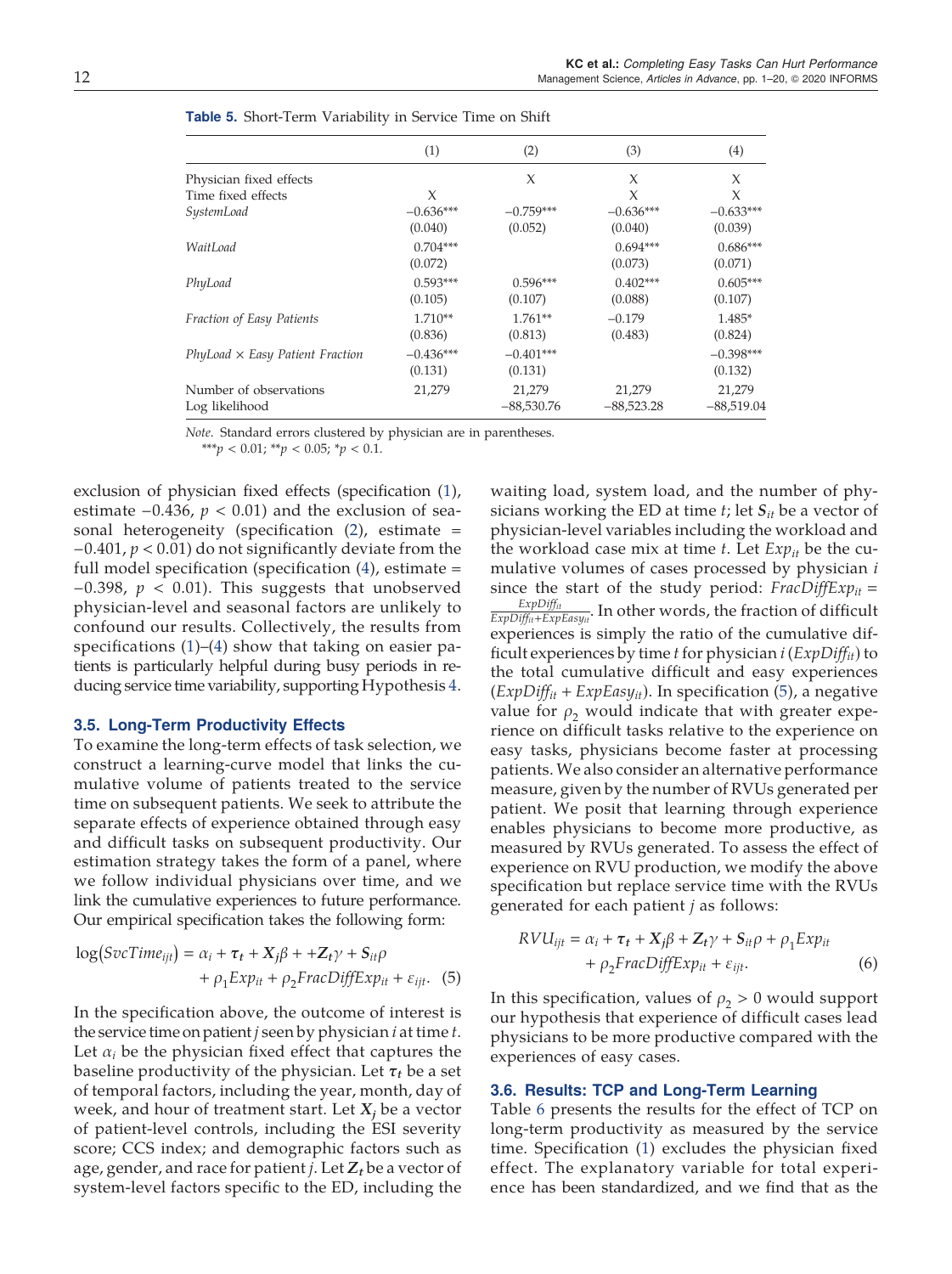|                                  | (1)          | (2)          | (3)          |
|----------------------------------|--------------|--------------|--------------|
| Physician fixed effects          |              | X            | X            |
| Time fixed effects               | X            |              | X            |
| Female                           | $0.022***$   | $0.022***$   | $0.022***$   |
|                                  | (0.002)      | (0.003)      | (0.003)      |
| Age                              | $0.002***$   | $0.002***$   | $0.002***$   |
|                                  | (0.000)      | (0.000)      | (0.000)      |
| SystemLoad                       | $0.007***$   | $0.007***$   | $0.007***$   |
|                                  | (0.000)      | (0.000)      | (0.000)      |
| PhyLoad                          | $-0.005***$  | $-0.005***$  | $-0.005***$  |
|                                  | (0.000)      | (0.001)      | (0.001)      |
| PhyCasemix                       | $0.125***$   | $0.122***$   | $0.069***$   |
|                                  | (0.011)      | (0.016)      | (0.016)      |
| WaitLoad                         | $-0.005***$  | $-0.004***$  | $-0.003***$  |
|                                  | (0.000)      | (0.001)      | (0.001)      |
| WaitCasemix                      | $-0.055***$  | $-0.054***$  | $-0.051***$  |
|                                  | (0.010)      | (0.009)      | (0.009)      |
| Total Experience                 | $-0.025***$  | $-0.001$     | $-0.019*$    |
|                                  | (0.002)      | (0.005)      | (0.011)      |
| Fraction of Difficult Experience | $-0.163***$  | $-0.349***$  | $-0.122***$  |
|                                  | (0.012)      | (0.03.8)     | (0.046)      |
| Number of observations           | 137,676      | 137,676      | 137,676      |
| Log likelihood                   | $-59,366.45$ | $-57,857.61$ | $-57,545.91$ |

|  | Table 6. Learning Effects on Service Time |  |  |  |
|--|-------------------------------------------|--|--|--|
|--|-------------------------------------------|--|--|--|

*Notes*. Categorical patient controls include ESI, CCS, and race. Standard errors clustered by physician are in parentheses.

\*\*\**p* < 0.01; \**p* < 0.1.

experience increases, physicians get faster at processing patients. Specifically, we find that the coefficient for the cumulative volume of cases is negative (−0.025, *p* < 0.01). We also find that the relative experience gained from taking on difficult cases reduces the service time (−0.163, *p* < 0.01). Specification (2) drops the temporal heterogeneity, and we find that the estimate for the effect of ratio of difficult and easy cases continues to be negative and statistically significant (−0.349,  $p < 0.01$ ). Specification (3) is the full model specification, and it includes the physician fixed effects, temporal factors, and patient-level heterogeneity. We find that the results are qualitatively similar: more experience with patient volume speeds up service rates (estimate =  $-0.019$ ,  $p < 0.01$ ), and the speed-up effect is more pronounced if a greater share of the experiences are generated from difficult cases (estimate =  $-0.122$ ,  $p < 0.01$ ). Collectively, the results from Table 6 provide support for the hypothesis that performing more difficult cases helps the physician learn faster than performing easy cases.

Table 7 presents the results for the effects of experience from easy and difficult tasks based on perpatient RVU, an alternative measure of performance. Specifically, we examine the effect of difficult relative to easy experiences on the number of RVUs per

future patient. Our hypothesis is that with difficult experience, physicians become more productive, as indicated by the number of RVUs produced per patient. Our results are consistent with the findings for service times. The coefficient estimates across all of the model specifications, which include differing levels of physician and temporal heterogeneity, show that a greater experience in treating difficult cases relative to more easy cases leads physicians to be more productive, as indicated by the amount of work performed per patient. In particular, from our full model specification (specification (3)), we find that the coefficient for total experiences, which has been standardized, is 0.367  $(p < 0.05)$ . Moreover, we find that the experiences gained from difficult cases helps to increase the productivity on future cases; a greater fraction of experience with difficult cases appears to increase the number of RVUs recorded on future patients (coefficient =  $1.645$ ,  $p < 0.05$ ). Collectively, we find that the results from Table 7 are consistent with the results from Table 6, that experiences gained from harder cases lead to greater long-term productivity compared with the experiences gained from easy cases.

In sum, our results show that easy patients are more likely to be selected as workload increases, and this directly affects the shift-level throughput volume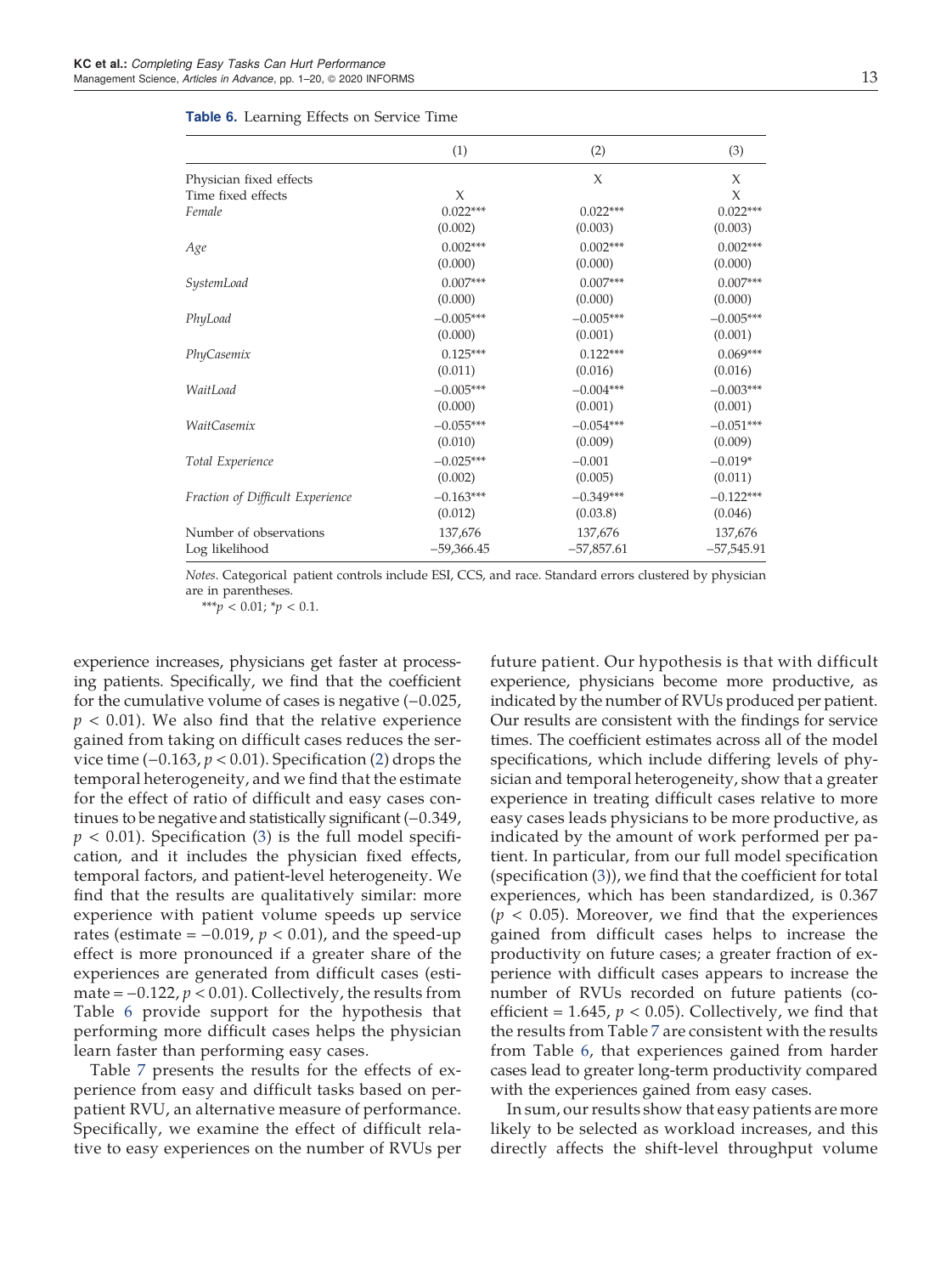|                                  | (1)           | (2)           | (3)           |
|----------------------------------|---------------|---------------|---------------|
| Physician fixed effects          |               | X             | X             |
| Time fixed effects               | $\chi$        |               | X             |
| Female                           | $0.214***$    | $0.191***$    | $0.203***$    |
|                                  | (0.041)       | (0.035)       | (0.035)       |
| Age                              | $-0.007***$   | $-0.009***$   | $-0.007***$   |
|                                  | (0.001)       | (0.001)       | (0.001)       |
| SystemLoad                       | $0.020***$    | $-0.001$      | $0.013**$     |
|                                  | (0.005)       | (0.005)       | (0.006)       |
| PhyLoad                          | $-0.232***$   | $-0.149***$   | $-0.176***$   |
|                                  | (0.007)       | (0.009)       | (0.009)       |
| PhyCasemix                       | $0.571**$     | $-0.477**$    | $0.424*$      |
|                                  | (0.230)       | (0.218)       | (0.222)       |
| WaitLoad                         | $0.014*$      | $-0.007$      | 0.010         |
|                                  | (0.007)       | (0.007)       | (0.008)       |
| WaitCasemix                      | $-0.385**$    | 0.061         | $-0.242$      |
|                                  | (0.193)       | (0.184)       | (0.186)       |
| Total Experience                 | 0.060         | $-0.016$      | $0.367**$     |
|                                  | (0.038)       | (0.102)       | (0.174)       |
| Fraction of Difficult Experience | $5.098***$    | $4.084***$    | $1.645**$     |
|                                  | (0.339)       | (0.604)       | (0.809)       |
| Number of observations           | 118,428       | 118,428       | 118,428       |
| Log likelihood                   | $-398,470.83$ | $-397,840.31$ | $-397,546.24$ |

#### Table 7. Learning Effects on RVUs

*Note*. Standard errors clustered by physician are in parentheses.

\*\*\**p* < 0.01; \*\**p* < 0.05; \**p* < 0.1.

(short-term effect). However, TCP leads to fewer RVUs generated per shift. In other words, TCP may be misleading physicians into believing that it improves short-term productivity. In the long run, continued selection of easy cases can limit the physician's ability to learn from difficult tasks, thereby lowering overall baseline productivity. In other words, TCP amounts to "kicking the can down the road" at the detriment of long-term productivity.

# 4. Study 2: Identifying the Mechanism

Our second hypothesis suggested that individuals focus on easier tasks under increased load because their previous work resulted in (a) lower sense of progress, (b) greater sense of fatigue, and (c) greater sense of stress. Though our field data show support for the fatigue hypothesis, we are not able to test all three explanations. By moving to the laboratory we can explore the mechanisms by asking participants to indicate how they feel about the work they completed before they had an opportunity to choose to work on a different set of tasks. We reasoned that, for example, those who had experienced a higher workload in the first part of the study would feel as if they have not made progress but also were more fatigued and more stressed and thus would choose easier tasks either to experience more sense of progress or to lower their level of fatigue or stress.

Moving to the laboratory also allows us to test the robustness of the effects found in the field data and the generalizability of the TCP. In the laboratory, we did not ask participants to behave similar to physicians dealing with different workloads and choosing patients. Instead, we created a situation in which participants worked on a task that required attention and effort, as well as accuracy. Given that working on multiple patients causes a mental workload for physicians, we varied the mental workload participants experienced in our study.

# 4.1. Participants

Three-hundred sixty-five adults recruited from Amazon MTurk (59% male) participated in the study in exchange for a \$3 payment.<sup>5</sup> We calculated our sample size based on an estimate of an effect size  $d = 0.3$ , requiring a sample size of approximately 350 participants for a study powered at 80%. We recruited 370 people in the hope of reaching the sample we wanted. We randomly assigned participants to a high-workload or a low-workload condition.

4.1.1. Manipulation of Workload. In this study, as their first task, participants were asked to copy and type up a page of text from a book based on an image of it that they saw on the screen (sideways, to make the task more challenging). Participants worked under time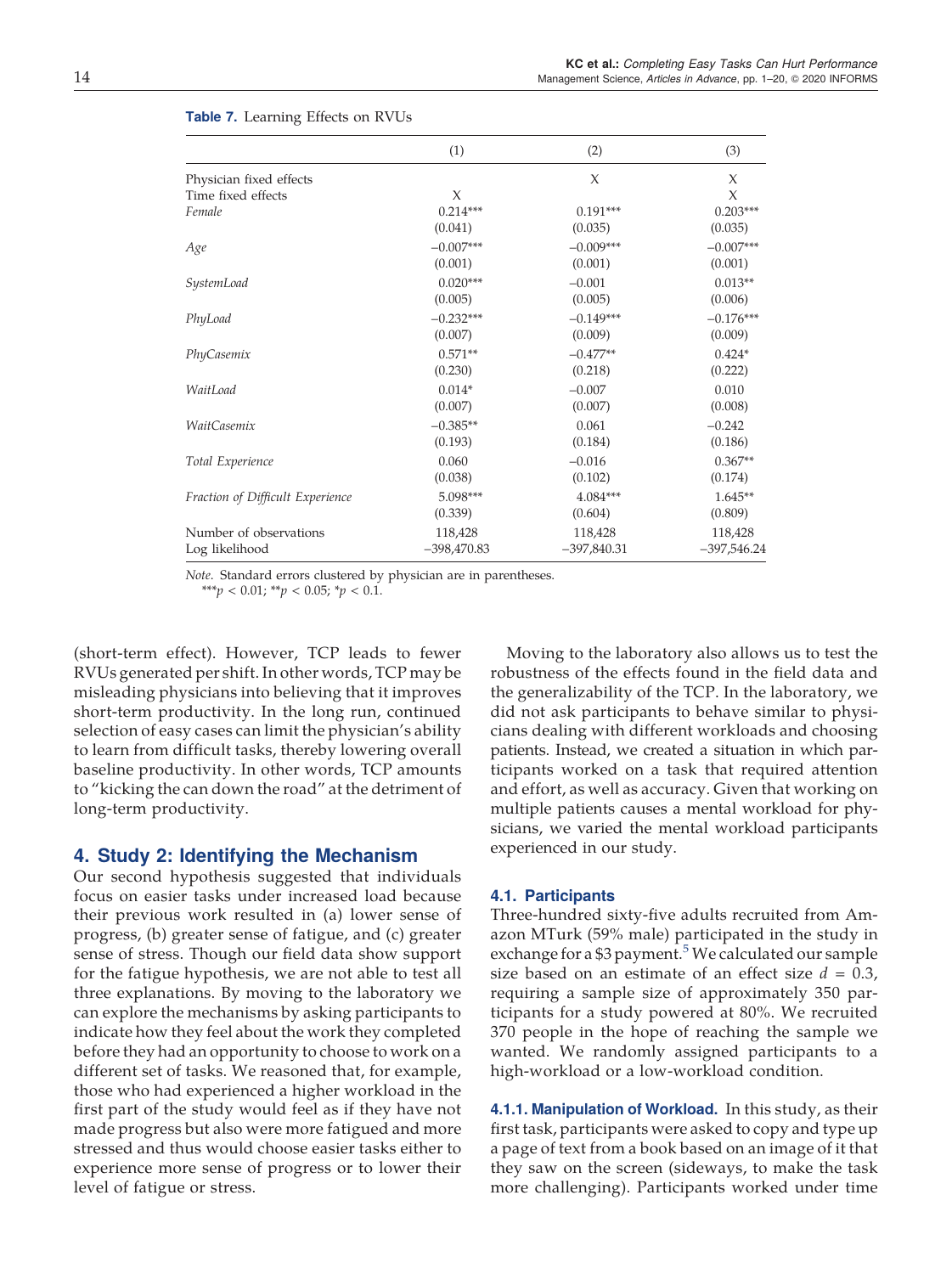pressure and only had three minutes to type on the screen, in the appropriate window, as much of the text as they could. They were told that accuracy is important, so they were asked to "please try to make as fewer errors as possible as you work on this task."

We manipulated participants' workload by asking half of them (high-workload condition) to listen to a song while copying the text and count how many times five words got mentioned in the song. This manipulation of workload has been previously used in the literature to vary mental workload (Recarte and Nunes 2003). The other half (low-workload condition) did not listen to a song while typing. Thus, those in the high-workload conditions had more work at the same time (typing and listening) than those in the low-workload condition. With this request, an individual is taxed, and one feels busier because it asks people to juggle different tasks. This is similar to our field context because in the case of the doctor, the "various" patients may be treated sequentially, but the thought of them happens "simultaneously" when the pickup decision is made. In other words, in this study, workload is again at the individual level. Although system workload may have broader implications, that is not our focus here. Individuals experience workload (with a given number of patients in Study 1 or with our manipulation in Study 2), and then they have a subsequent choice to make about a pickup decision.

#### 4.2. Procedure

Participants were told that the study consisted of different tasks and short questionnaires. They first completed the first task described above. After completing the typing task, participants were asked to indicate their reactions to it on a 7-point Likert scale  $(1 = not at all, 7 = very much so)$ . We assessed three measures: perceived sense of progress (three items), perceived fatigue (three items), and perceived stress (three items). The items used to measure sense of progress were as follows: I am feeling (1) as if I am making good progress on the tasks at hand, (2) as if I am progressing well on the tasks at hand, and (3) as if I am completing the work at a good pace. We averaged participants' answers across these three items to create a measure of perceived sense of progress ( $\alpha$  = 0.97). The items used to measure fatigue were (1) I feel mentally tired, (2) I feel fatigued, and (3) I feel exhausted. We averaged participants' answers across these three items to create a measure of perceived fatigue index  $(\alpha = 0.96)$ . We measured perceived stress with the following items: (1) I feel stressed, (2) I feel anxious, and (3) I feel under pressure; we again averaged answers into a stress index ( $\alpha$  = 0.94).

Next, participants moved on to the task called "Letter Processing and Word Creation." They were told that the task is focused on demonstrating how people process letters to form words. The instructions informed participants,

We used this task in other surveys in the past. There are two versions of it. You can choose below the version you'd rather complete.

Version 1: Most people find this version of the task to be quite challenging and had to work hard at it.

Version 2: Most people find this version of the task to be not that challenging and did not have to work hard at it. Which version of the task do you want to complete?

Participants indicated the version of the task they wanted to complete. We used their choice as our primary dependent measure in the analyses reported below.

Independent of their choice, participants moved on to the *same* task. Participants completed seven rounds of the "Letter Processing and Word Creation" task. In each round, they received a set of letters (e.g., "S", "T" " $O$ ", " $R$ ",  $C$ " and " $A$ ") and were asked to create as many common English words (excluding proper nouns, such as names of people and places) from these letters as possible and write them in the text box provided. They were asked to try to spend at least a minute or two on each of them. The instructions informed them that, at the end, they would receive a performance score based on the number of words they generated.

Next, participants were asked to think back to the first task they had completed (copying the text) and indicate the extent to which they felt each of three states while completing the task, using a 7-point Likert scale (ranging from  $1 = \text{not}$  at all to  $7 = \text{very}$  much so): (1) I felt busy, (2) I felt occupied, and (3) I felt I had a high level of workload in my hands. We used these three questions as a manipulation check ( $\alpha = 0.89$ ).

Finally, participants answered a few demographic questions.

#### 4.3. Results

Table 8 shows the descriptive statistics of the variables captured in Study 2 by condition.

4.3.1. Manipulation Check. As expected, participants reported feeling that they had a higher workload in the high-workload than in the low-workload condition  $(t(363) = 2.96, p = 0.003)$ . They also transcribed less text in the high-workload than in the low-workload condition  $(t(363) = -2.77, p = 0.006)$ . These results suggest our workload manipulation was effective.

4.3.2. Perceived Progress, Fatigue, and Stress. Participants in the high-workload condition reported perceiving a lower sense of progress compared with participants in the low-workload condition (*t*(363) = −2.71, *p* = 0.007), and they felt more fatigued and more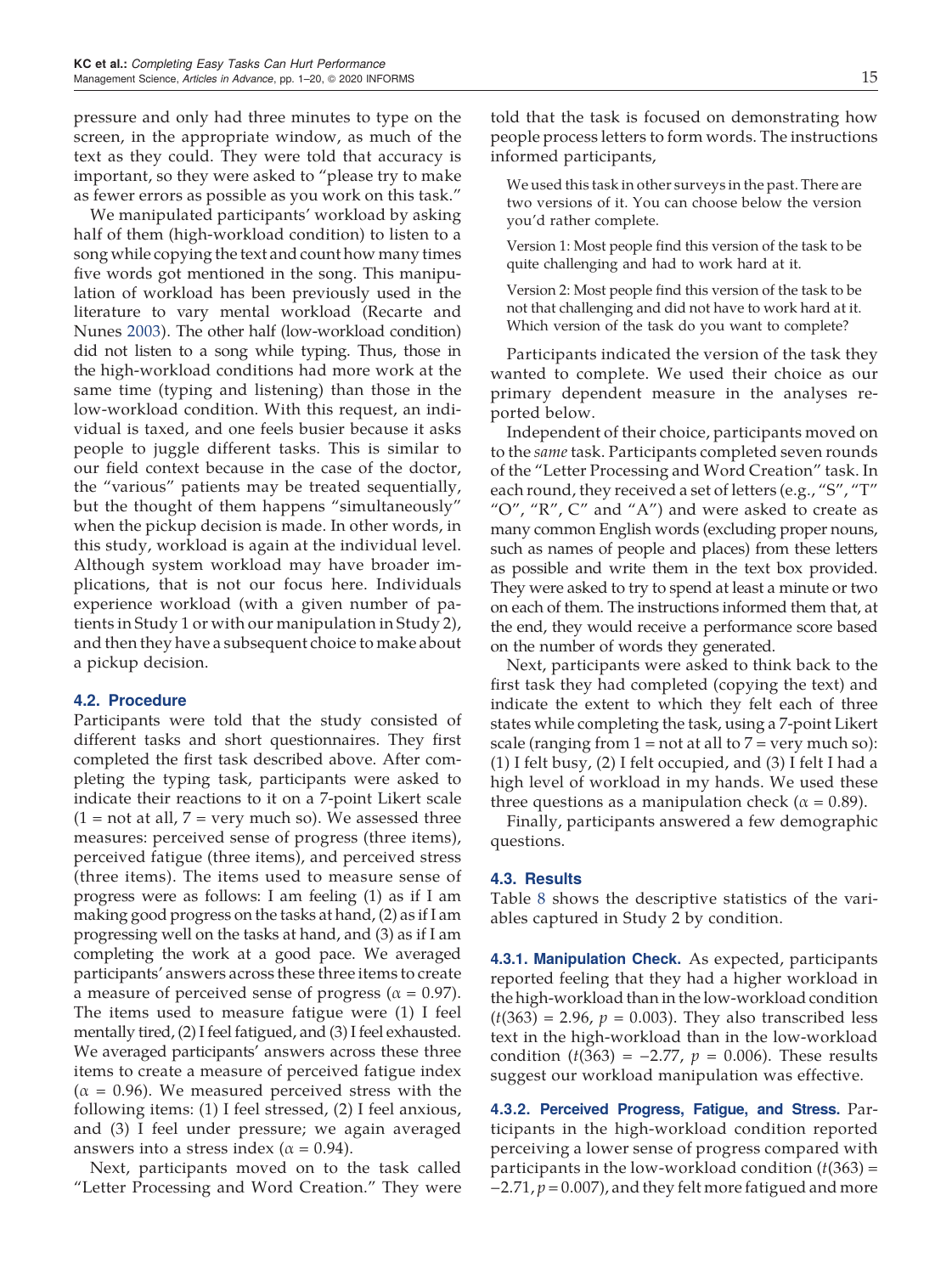|                                | High-workload condition | Low-workload condition |
|--------------------------------|-------------------------|------------------------|
| Perceived workload (man check) | 5.59(1.31)              | 5.15(1.50)             |
| Number of words copied         | 70.02 (37.82)           | 81.23 (39.47)          |
| Perceived sense of progress    | 3.93(1.78)              | 4.43(1.70)             |
| Feeling fatigued               | 3.69(1.85)              | 3.00(1.76)             |
| Feeling stressed               | 3.64(1.89)              | 2.90(1.69)             |
| Choice of easy task $(\%)$     | 76.0                    | 63.7                   |
| Performance score on task 2    | 68.14 (44.10)           | 69.61 (42.05)          |

Table 8. Descriptive Statistics of the Variables Captured in Study 2 by Condition

stressed (*t*(363) = 3.63, *p* < 0.001 and *t*(363) = 3.97, *p* < 0.001, respectively).

4.3.3. Choosing the Easy Task. As predicted in Hypothesis 1, a higher percentage of participants chose the easy task in the high-workload condition (76.0%, 133/175) than in the low-workload condition  $(63.7\%, 121/190)$   $(\chi^2(1, N = 365) = 6.53, p = 0.011).$ 

4.3.4. Performance on the Second Task. Independent of the choice made, participants all completed the same seven rounds of the "Letter Processing and Word Creation" task. Thus, we did not expect to find any differences in performance on this task between the high-workload condition and the low-workload condition. This was, in fact, the case  $(t(230) = 0.33)$ ,  $p = 0.74$ .

**4.3.5. Mediation Analyses.** Our second hypothesis predicted that individual's task selection would be driven by feelings of progress (Hypothesis 2A), fatigue (Hypothesis 2B), and stress (Hypothesis 2C).We found support for progress and fatigue, although stress did not serve as a mediator.

We first ran simple mediation models using the bootstrapping approach outlined by Preacher and Hayes (2004). We estimated the direct and indirect effects of the high-workload condition via each of the proposed mediators (feelings of progress, fatigue, and stress) on our dependent variable: the choice to complete a difficult task as the second task.

On the basis of a bootstrapping (with 10,000 iterations) analysis, our manipulation of high workload had a significant effect on sense of progress  $(B = -0.49)$ , se =  $0.18$ ,  $p = 0.007$ ), which, in turn, significantly affected the choice of easy task ( $B = -0.22$ , se = 0.07,  $p =$ 0.002). The 95% bias-corrected confidence interval for the size of the indirect effect excluded zero for sense of progress [0.024, 0.261], suggesting significant mediation. For fatigue, similarly, the workload condition had a significant effect on fatigue ( $B = 0.69$ , se = 0.19, *p* < 0.001), which, in turn, significantly affected the choice of easy task (B = 0.21, se = 0.07, *p* = 0.003). The 95% bias-corrected confidence interval for the size of the indirect effect excluded zero for fatigue too [0.045, 0.306], suggesting significant mediation. Finally, our manipulation of workload significantly affected stress (B =  $0.74$ , se =  $0.19$ ,  $p < 0.001$ ), which, in turn, affected the choice of easy task ( $B = 0.18$ , se = 0.07,  $p = 0.009$ ). The 95% bias-corrected confidence interval for the size of the indirect effect excluded zero [0.035, 0.296], once again suggesting significant mediation.

We then turn to assess and compare indirect effects in a multiple mediator model (i.e., simultaneous mediation by multiple variables) using the bootstrapping approach outlined by Preacher and Hayes (2008). In a multiple-mediator model, the mediators' unique abilities to mediate, above and beyond any other mediators or covariates in the model, are tested. Results with 10,000 bootstrap samples provided significant support for a model in which feelings of progress and fatigue serve as mediators for the relationship between the high-workload condition and the choice to complete an easy task as the second task. The 90% bias-corrected confidence interval for the size of the indirect effect excluded zero for both mediators ([0.018, 0.212] and [0.013, 0.267], respectively), suggesting marginally significant mediation by the two of them. Instead, the 90% bias-corrected confidence interval for the size of the indirect effect included zero for stress [−0.126, 0.123], suggesting that stress does not mediate the effect of workload on the choice of an easy task. We note that, for this mediation analysis, we moved to a 90% bias-corrected confidence interval, as the effect of fatigue on the choice of an easy task, when also including sense of progress and stress as potential mediators, was significant at the 10% level ( $B = 0.16$ ,  $se = 0.09$ ,  $p = 0.086$ ). The effect of sense of progress was also significant (B =  $-0.18$ , se = 0.08,  $p = 0.02$ ), whereas the effect of stress was not  $(B = 0.002, \text{ se} = 0.10, p = 0.98)$ .

In an analysis with only sense of progress and fatigue as potential multiple mediators, we found evidence for mediation as well, as the 95% bias-corrected confidence interval for the size of the indirect effect excluded zero for both mediators ([0.011, 0.231] and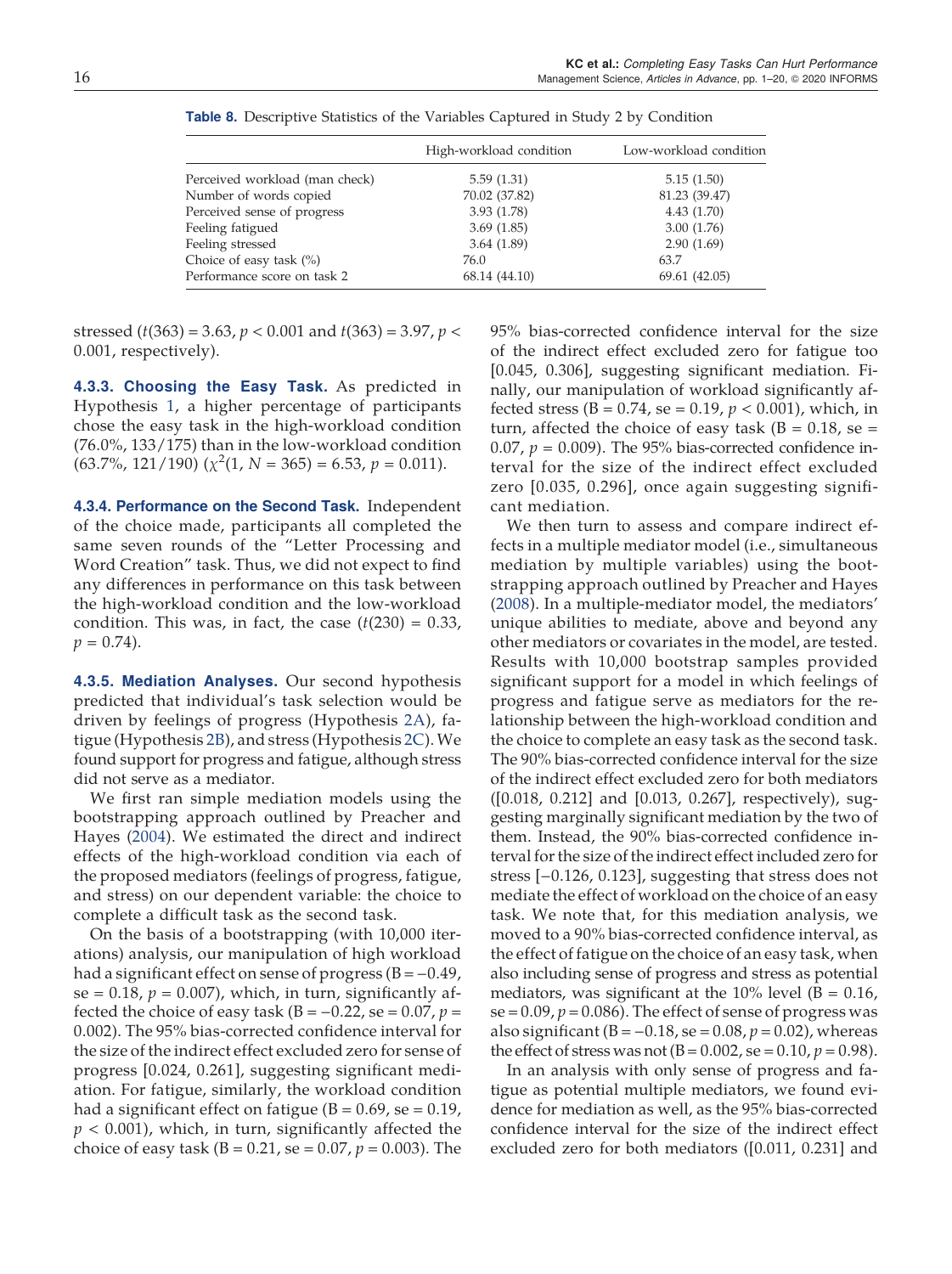[0.018, 0.267], respectively), suggesting significant mediation by the two of them.

#### 4.4. Discussion

The results of Study 2 not only conceptually replicate our first hypothesis but also show that, as predicted in our second hypothesis, a sense of a lack of progress and perceived fatigue after the first task explain why high workload leads to choosing easy versus difficult tasks.

# 5. Discussion and Conclusion

In this paper we study how individuals manage tasks under varying workload conditions and then investigate the short-term and long-term productivity implications. In so doing we make several contributions to the literature. First, using both the field and the laboratory, we provide evidence of a task completion preference that as individuals experience higher levels of load, they select easier tasks. This finding is important because it provides a new explanation through which workload may impact performance. Although prior literature has shown that higher levels of load may lead to improved performance (KC and Terwiesch 2009), at least to a point, here we show another reason why high load may impact performance—task selection.

This finding is related to prior work on discretionary effort allocation, such as the speed-quality trade-off (Hopp et al. 2007, Anand et al. 2011, Tan and Netessine 2014). However, here, instead of trading off speed and quality within the same type of task, individuals trade off the task that they complete. This creates a number of opportunities for future work. Empirical work should seek to study not only task selection in more detail but also how task selection and the speed-quality trade-off may interact. In addition, studying individual differences in the likelihood to engage in the behavior could yield interesting insights. Analytical work should investigate how the task completion preference may lead to negative outcomes for certain types of work (e.g., harder tasks) while advantaging other types of work (e.g., easier tasks).

Our second contribution comes from investigating whether task completion preference is a valid variance reduction strategy. As expected, we find that TCP is a strategy that helps to manage the variability of service times during a shift. The question then becomes how it affects individual productivity, and therein lies our next finding.

Our third contribution investigates the impact of TCP on throughput volume. Interestingly, it appears at first that TCP improves shift-level throughput volume. We find this result when we simply measure work as the number of patients cared for. However,

when we more precisely measure work, using a complexity adjustment (RVUs), we actually find that TCP is related to lower throughput volume. Future work should explore this in more detail. In some contexts TCP may result in pure short-term benefits. An interesting implication of our work is that individuals may be "tricked" into thinking that their performance is improved when they select easier patients because they are discharging more patients than their difficult patient–serving peers. Additional research can consider such elements where workers may inadvertently decrease their own performance through their work execution strategies.

Our fourth contribution investigates the longerterm impact of the task completion preference. Although prior work suggests that improved performance may eventually hinder performance as a result of overwork (KC and Terwiesch 2009, Staats and Gino 2012, Kuntz et al. 2015), here we show a negative learning effect arising from completing easier tasks. The finding is similar to the general idea of exploration and exploitation (March 1991). By selecting the easier task (exploitation), an individual gets work done quicker—and likely feels good doing it. However, by choosing the harder task (exploration), one creates an opportunity to learn. By completing more difficult tasks, the individual identifies the potential learning curves nested within learning curves (Zangwill and Kantor 1998), thus improving performance. Although always selecting the harder task may be suboptimal, if one continually chooses the easier exploitation path, then longer-term performance suffers. Future work should further consider the balance between easy and hard tasks as a key dimension for learning.

Finally, in our work we are, to our knowledge, the first to show the mechanisms through which TCP affects performance—the positive feelings that accrue as work is finished and fatigue. There continues to be an opportunity to understand the mechanisms through which operational performance can be impacted. The benefit of not only documenting a relationship, as we do in this case with task selection and operational performance, but also showing the mechanisms through which it occurs allows us to design systems around a positive mechanism (or avoid a negative one). Here, our findings suggest that understanding ways to get the "completion high" or avoid fatigue (e.g., by breaking tasks into smaller pieces or providing breaks) would be valuable to theory and practice.

#### 5.1. Limitations

As with any study, our study has its own limitations. First, although our field site provides several years of data and many thousands of observations, it is only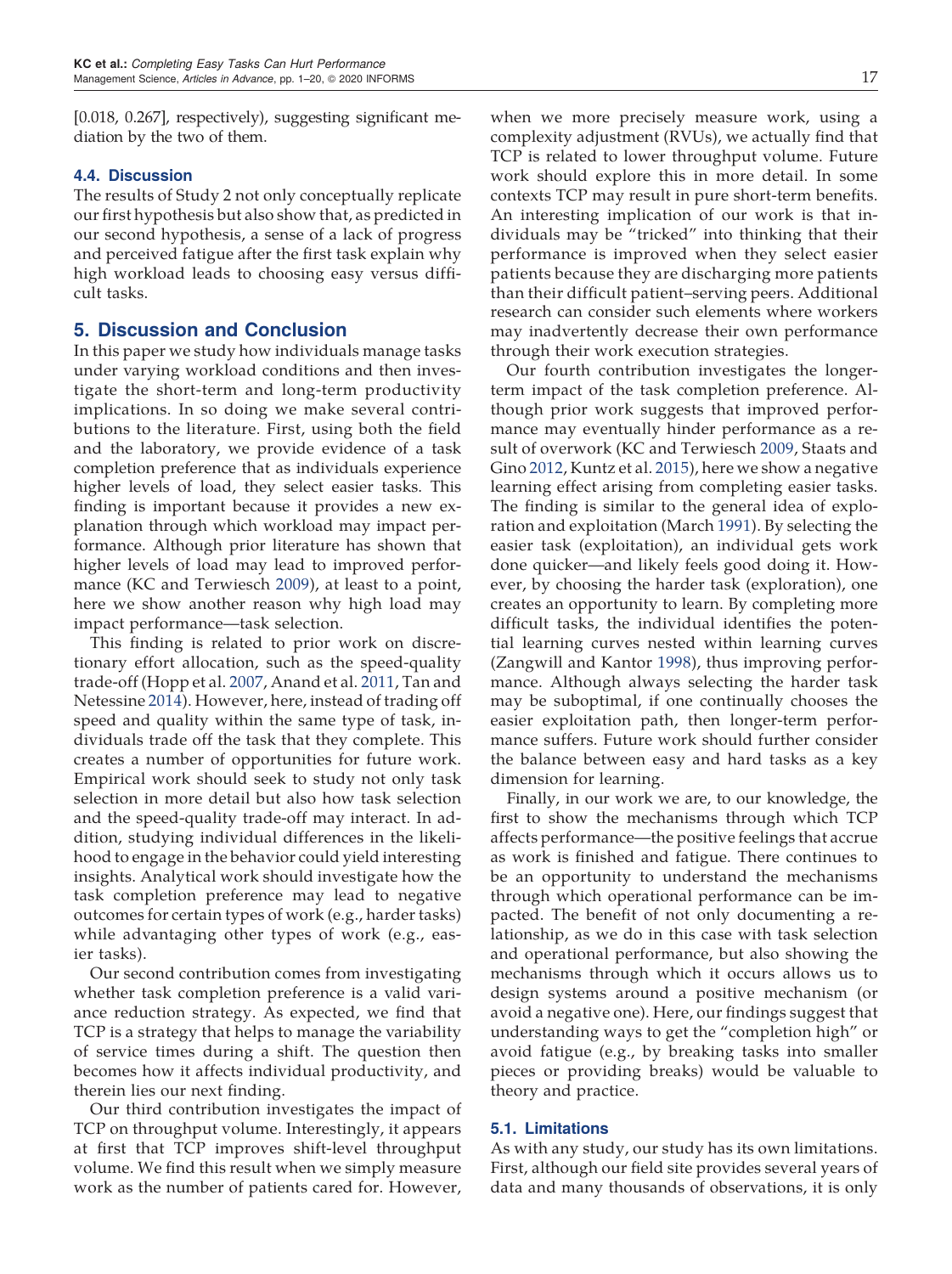one hospital. Future work should seek to replicate and extend our findings to other settings and more organizational units. Second, our study examines picking up a hard or easy patient, conditional on picking up a patient at all. Further work should identify areas where the decision to pick up, at all, could be studied. Third, in the field setting of the hospital, we are only able to test the fatigue mechanism. The laboratory provides an opportunity to gain more precise control for testing purposes. However, future work should seek to study all of our identified mechanisms, as well as others, in the field. Fourth, although we consider multiple, precise measures of operational performance, we are not able to evaluate quality with our data. Future studies should consider TCP and its quality implications. Fifth, we look at the time taken to discharge individual patients, which we believe represents an intuitive and effective overall measure of productivity. However, we do not observe detailed processing of the various steps involved in care. In particular, microtask times (including face-toface interaction, diagnosis, and ordering of tests) are not examined. Future research, based on more granular microlevel timestamp data, could explore further microfoundations of productivity. Finally, we rely on laboratory subjects to identify our mechanism. This is an established and valid practice when studying human decision making because we are interested in a general behavior of engaging in the task completion preference. Still, future work could consider creative ways to engage real participants—for example, as Tucker (2016) had done when she ran experiments on nurses at a convention. Fundamentally, our study relies on triangulation for its validity, but the more work—both on the findings and on the mechanisms—that can be done in the field with practitioners, the more benefits for theory and practice.

#### 5.2. Managerial Implications

Our findings offer important implications for not only theory but also for practice. Prior work highlights the value that accrues when workers have discretion with which to manage their tasks (Bowman 1963, van Donselaar et al. 2010, Ibanez et al. 2018). However, given the use of discretion in constructing an operating system, it is also important to understand how individuals choose their work to complete. In the opening quote of this paper, we note how Frederick Taylor prioritized the idea of building a system to help people develop. In identifying the task completion preference, we find a way that people may work against their long-term self-interest.

In our study we are able to quantify the performance effects as well as the effects of TCP. How then should a manager use our findings? The first step is to appreciate that workload may change not only the speed at which individuals work but also the tasks that they choose to work on. As a result, managers may wish to think about different instructions on how to select tasks when things are busy, or alternatively, they can educate workers about task completion preference as a means to address it. In addition, given the performance implications, managers should educate workers about the performance costs of avoiding hard tasks. This may help workers to continue to develop, as Taylor suggests. Finally, managers can use the finding that completing tasks leads to feelings of progress to structure work effectively. As noted, this could mean taking harder tasks and breaking them into components, each with a clearly defined indicator of completion, so that completion occurs more often. An alternative could be to consider schedule rotation whereby individuals are rotated between easy and hard tasks over time.<sup>6</sup> Because scientific management the structure of work has been a primary focus of operations. That is no less true today—if anything, it has become even more a focus because managers have more degrees of freedom to structure work—sending different tasks to different people, breaking up the work into different pieces, etc. That means managers and academics need to be experimenting on how work should be structured to find better ways.

#### 5.3. Conclusion

The word *operations* is derived from a Latin word for work (Terwiesch 2017). Our field studies many things, but work is central to what we do. Work is done by individuals, and so understanding people-centric operations is necessary for progress in theory and practice. In this paper we draw on research on workload, individual discretion, and decision making to study how workload and task selection interact. We theorize and test in a hospital that, under increased workload, individuals choose to complete easier tasks. We call this behavior task completion preference. We then investigate the performance implications of task completion preference. In addition, in the laboratory we conceptually replicate the task selection effect and show two mechanisms sense of progress and fatigue—that explain why it occurs. With these findings we identify an additional reason for the workload-speedup effect found in the literature. By better structuring work, it is possible to aid individual development and organizational performance.

#### Endnotes

<sup>1</sup> Although the work of Taylor (1911) was central to scientific management, his treatment of others different from him is not acceptable by modern standards. We note that now operating systems should seek to develop "first-class humans."

<sup>2</sup> Ibanez et al. (2018) examine whether a task is on average an individual's shortest task. There is heterogeneity in the shortest task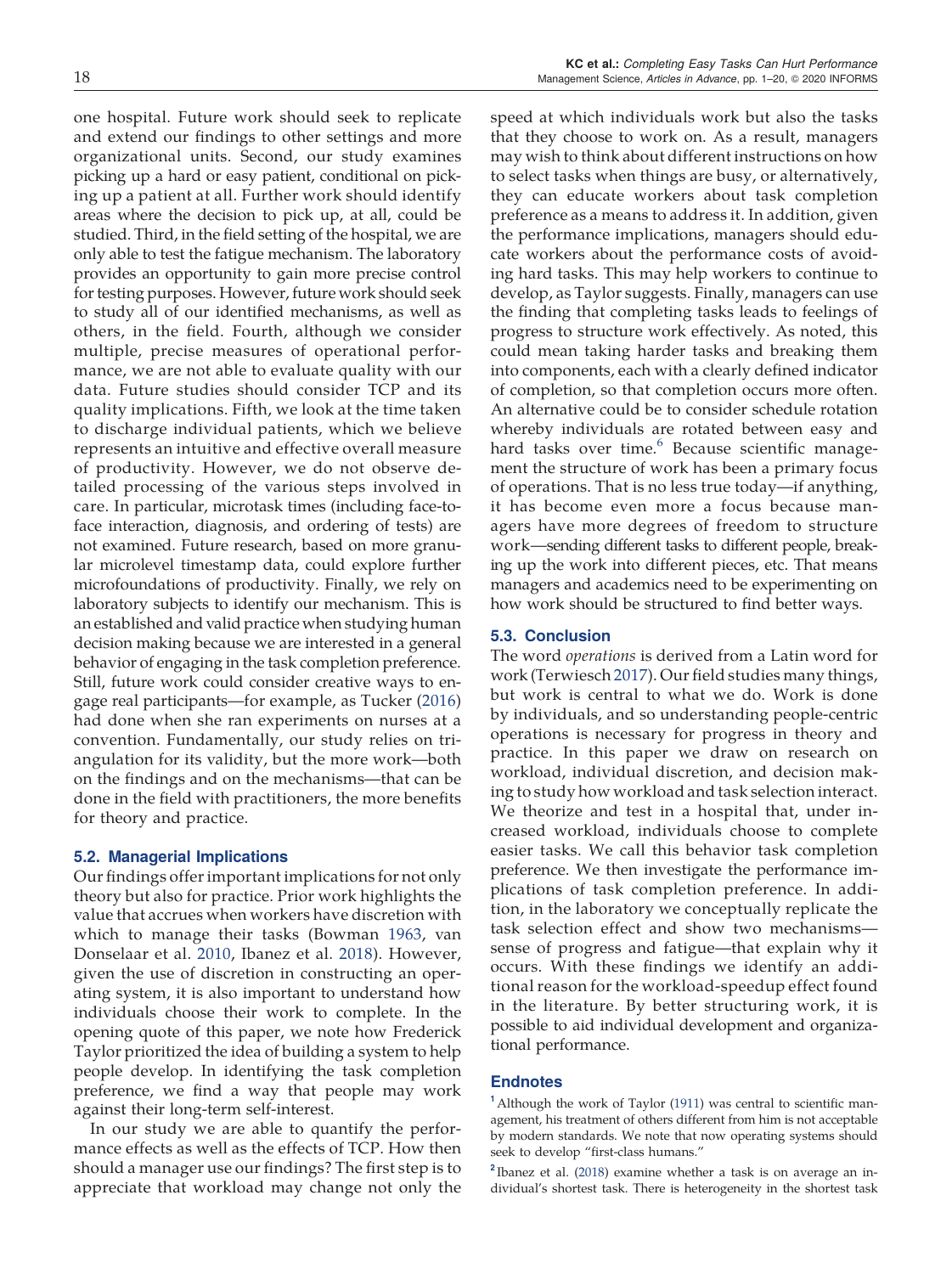across radiologists, and they do not investigate whether a task is easier or harder than another task.

<sup>3</sup>See https://www.hcup-us.ahrq.gov/toolssoftware/ccs/ccs.jsp, accessed May 8, 2019.

4 See https://www.nhpf.org/library/the-basics/Basics\_RVUs\_01 -12-15.pdf for more details (last accessed May 8, 2019).

<sup>5</sup> A similar conceptual replication was run in a university laboratory, which included a sense of progress but not fatigue and stress as mediators.

 $^6\rm{We}$  thank an anonymous reviewer for this suggestion.

#### **References**

- Amabile T, Kramer S (2011) *The Progress Principle: Using Small Wins to Ignite Joy, Engagement, and Creativity at Work* (Harvard Business Review Press, Boston).
- Amar M, Ariely D, Ayal S, Cryder CE, Rick SI (2011) Winning the battle but losing the war: The psychology of debt management. *J. Marketing Res.* 48(SPL):S38–S50.
- Anand KS, Paç MF, Veeraraghavan S (2011) Quality–speed conundrum: Trade-offs in customer-intensive services. *Management Sci.* 57(1):40–56.
- Arlotto A, Chick SE, Gans N (2014) Optimal hiring and retention policies for heterogeneous workers who learn. *Management Sci.* 60(1):110–129.
- Bassamboo A, Randhawa RS (2016) Scheduling homogeneous impatient customers. *Management Sci.* 62(7):2129–2147.
- Batt RJ, Terwiesch C (2017) Early task initiation and other loadadaptive mechanisms in the emergency department. *Management Sci.* 63(11):3531–3551.
- Bendoly E, Donohue K, Schultz KL (2006) Behavior in operations management: Assessing recent findings and revisiting old assumptions. *J. Oper. Management* 24(6):737–752.
- Berry Jaeker JA, Tucker AL (2017) Past the point of speeding up: The negative effects of workload saturation on efficiency and quality. *Management Sci.* 63(4):1042–1062.
- Bolton GE, Ockenfels A, Thonemann UW (2012) Managers and students as newsvendors. *Management Sci.* 58(12):2225–2233.
- Bowman EH (1963) Consistency and optimality in managerial decision making. *Management Sci.* 9(2):310–321.
- Buell RW, Kim T, Tsay C-J (2017) Creating reciprocal value through operational transparency. *Management Sci.* 63(6):1673–1695.
- Cachon G, Terwiesch C (2009) *Matching Supply with Demand* (McGraw-Hill Irwin, Boston).
- Campbell D, Frei FX (2011) Market heterogeneity and local capacity decisions in services. *Manufacturing Service Oper. Management* 13(1):2–19.
- Chan DC Jr (2018) The efficiency of slacking off: Evidence from the emergency department. *Econometrica* 86(3):997–1030.
- Crabill TB (1972) Optimal control of a service facility with variable exponential service times and constant arrival rate. *Management Sci.* 18(9):560–566.
- Csikszentmihalyi M (1996) *Creativity: Flow and the Psychology of Discovery and Invention* (HarperCollins Publishers, New York).
- Dai H, Milkman KL, Hofmann DA, Staats BR (2015) The impact of time at work and time off from work on rule compliance: The case of hand hygiene in healthcare. *J. Appl. Psych.* 100(3): 846–862.
- Davis AM, Katok E, Santamaría N (2014) Push, pull, or both? A behavioral study of how the allocation of inventory risk affects channel efficiency. *Management Sci.* 60(11):2666–2683.
- Debo LG, Toktay LB, Van Wassenhove LN (2008) Queuing for expert services. *Management Sci.* 54(8):1497–1512.
- Deo S, Jain A (2019) Slow first, fast later: Temporal speed-up in service episodes of finite duration. *Production Oper. Management* 28(5):1061–1081.
- Freeman M, Savva N, Scholtes S (2017) Gatekeepers at work: An empirical analysis of a maternity unit. *Management Sci.* 63(10): 3147–3167.
- Gans N, Koole G, Mandelbaum A (2003) Telephone call centers: Tutorial, review, and research prospects. *Manufacturing Service Oper. Management* 5(2):79–141.
- Gerchak Y, Gupta D, Henig M (1996) Reservation planning for elective surgery under uncertain demand for emergency surgery. *Management Sci.* 42(3):321–334.
- Gino F, Pisano GP (2008) Toward a theory of behavioral operations. *Manufacturing Service Oper. Management* 10(4):676–691.
- Grant AM, Fried Y, Parker SK, Frese M (2010) Putting job design in context: Introduction to the special issue. *J. Organ. Behav.* 31(2–3): 145–157.
- Green LV, Savin S, Savva N (2013) "Nursevendor problem": Personnel staffing in the presence of endogenous absenteeism. *Management Sci.* 59(10):2237–2256.
- Green LV, Savin S, Wang B (2006) Managing patient service in a diagnostic medical facility. *Oper. Res.* 54(1):11–25.
- Hackman JR, Oldham GR (1976) Motivation through the design of work: Test of a theory. *Organ. Behav. Human Performance* 16(2): 250–279.
- Hayes RH (2002) Wick Skinner: A life sailing against the wind. *Production Oper. Management* 11(1):1–8.
- Heath C, Larrick RP, Wu G (1999) Goals as reference points. *Cognitive Psych.* 38(1):79–109.
- Heilizer F (1977) A review of theory and research on the assumptions of Miller's response competition (conflict) models: Response gradients. *J. General Psych.* 97(1):17–71.
- Hopp WJ, Iravani SMR, Yuen GY (2007) Operations systems with discretionary task completion. *Management Sci.* 53(1):61–77.
- Huckman RS, Staats BR, Upton DM (2009) Team familiarity, role experience, and performance: Evidence from Indian software services. *Management Sci.* 55(1):85–100.
- Ibanez MR, Clark JR, Huckman RS, Staats BR (2018) Discretionary task ordering: Queue management in radiological services. *Management Sci.* 64(9):4389–4407.
- KC D (2013) Does multi-tasking improve productivity and quality? Evidence from the emergency department. *Manufacturing Serv. Oper. Management* 16(2):168–183.
- KC D, Staats BR (2012) Accumulating a portfolio of experience: The effect of focal and related experience on surgeon performance. *Manufacturing Service Oper. Management* 14(4):618–633.
- KC D, Terwiesch C (2009) Impact of workload on service time and patient safety: An econometric analysis of hospital operations. *Management Sci.* 55(9):1486–1498.
- KC D, Scholtes S, Terwiesch C (2020) Empirical research in healthcare operations: past research, present understanding, and future opportunities. *Manufacturing Service Oper. Management* 22(1):73–83.
- Kim S-H, Chan CW, Olivares M, Escobar G (2015) ICU admission control: An empirical study of capacity allocation and its implication for patient outcomes. *Management Sci.* 61(1):19–38.
- Kivetz R, Urminsky O, Zheng Y (2006) The goal-gradient hypothesis resurrected: Purchase acceleration, illusionary goal progress, and customer retention. *J. Marketing Res.* 43(1):39–58.
- Kremer M, Moritz B, Siemsen E (2011) Demand forecasting behavior: System neglect and change detection. *Management Sci.* 57(10): 1827–1843.
- Kuntz L, Mennicken R, Scholtes S (2015) Stress on the ward: Evidence of safety tipping points in hospitals. *Management Sci.* 61(4): 754–771.
- Lapré MA, Nembhard IM (2010) Inside the organizational learning curve. *Foundations Trends Tech. Inform. Oper. Management* 4(1): 1–103.
- March JG (1991) Exploration and exploitation in organizational learning. *Organ. Sci.* 2(1):71–87.